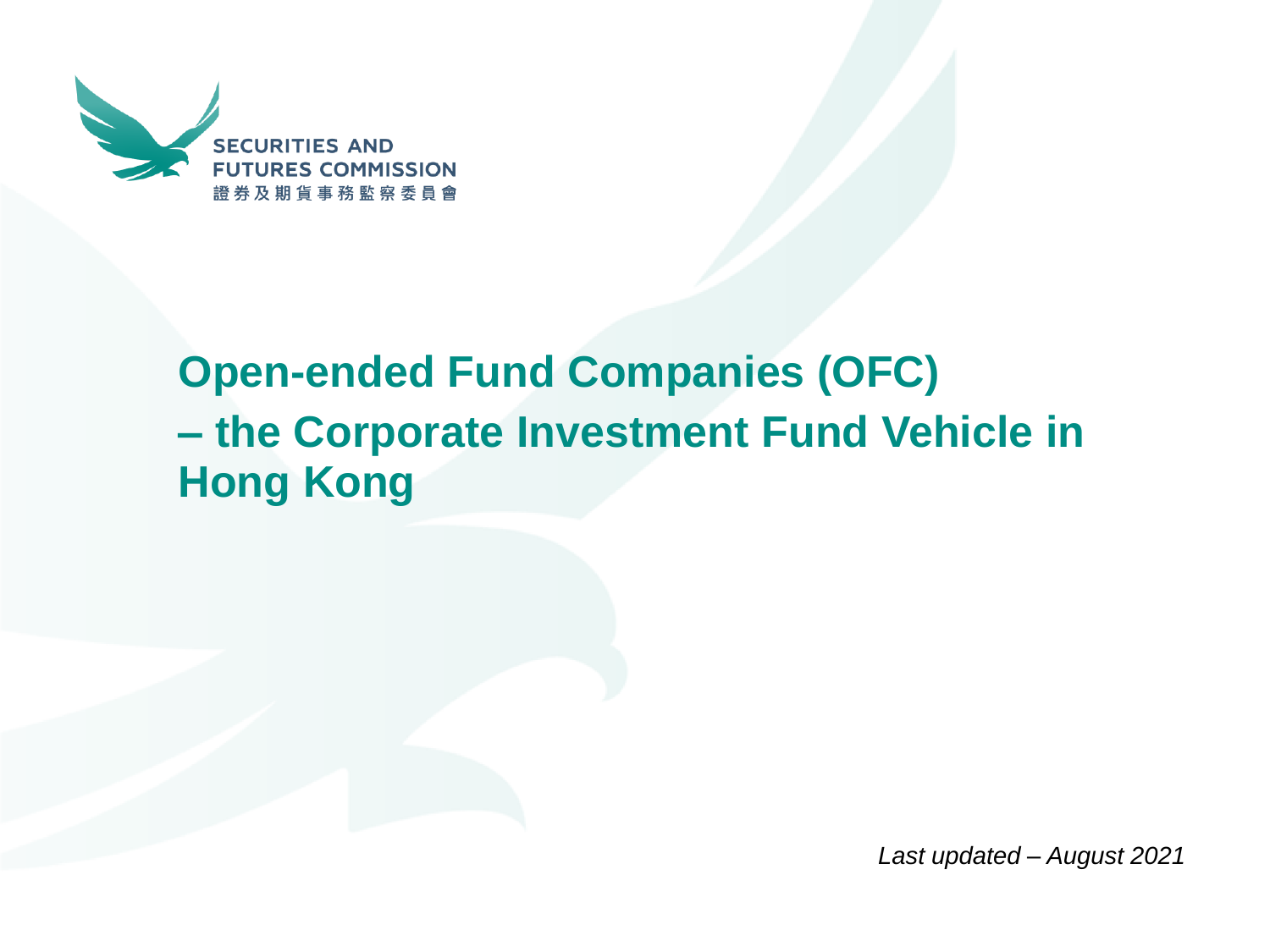

### **Contents**

- **1. Legal and regulatory framework for OFC**
- **2. OFC structure**
- **3. Public OFCs and Private OFCs**
- **4. Establishment of an OFC**
- **5. Post-establishment of an OFC**
- **6. Fees applicable to OFCs**
- **7. Practical tips and common misconceptions**
- **8. Appeal and benefits of the OFC regime**
- **9. Proposed re-domiciliation mechanism**
- **10. Further information**
- **11. Appendix**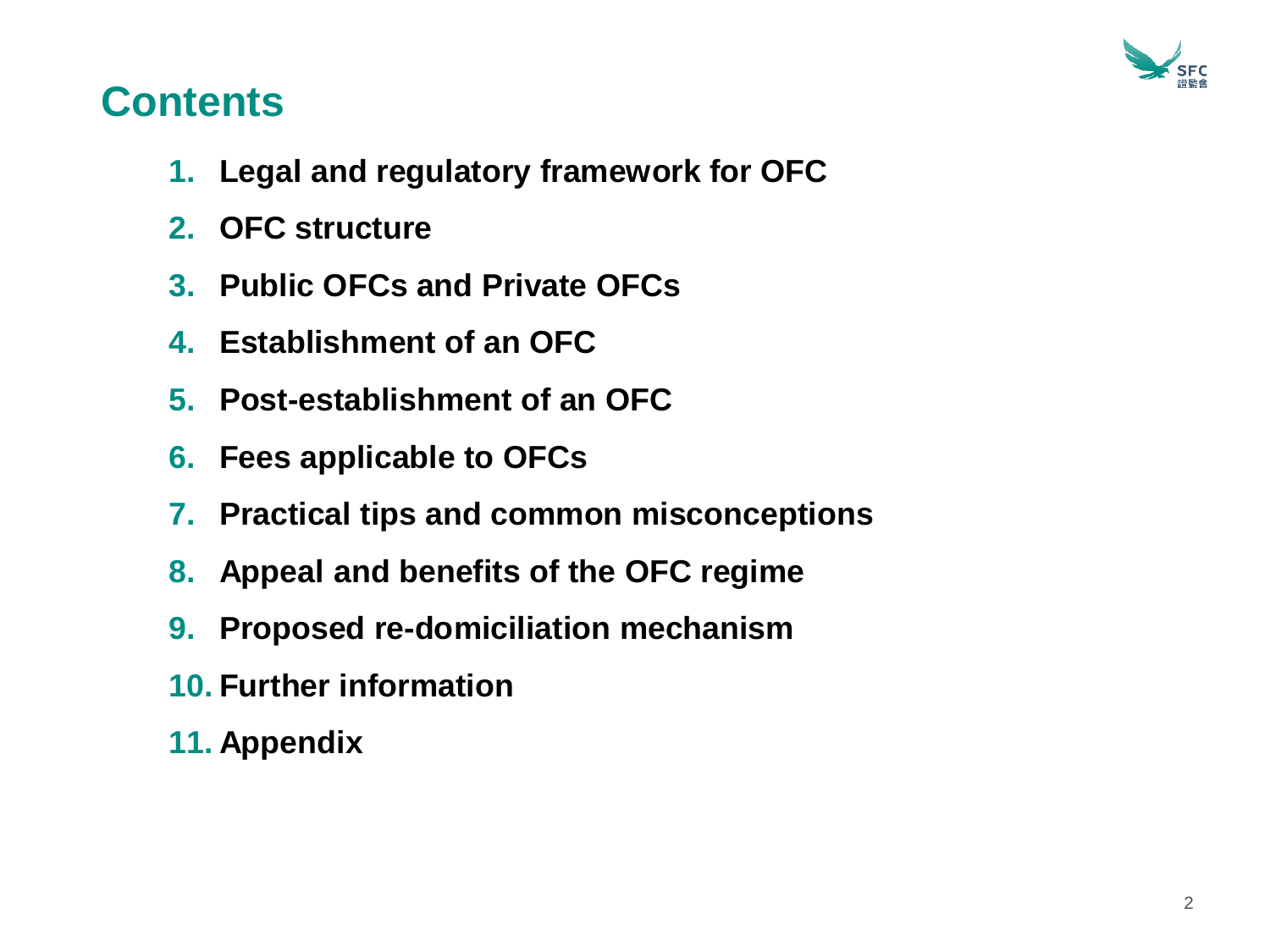

### **1. Legal and regulatory framework for OFC**

### **The OFC regime came into effect on 30 July 2018**

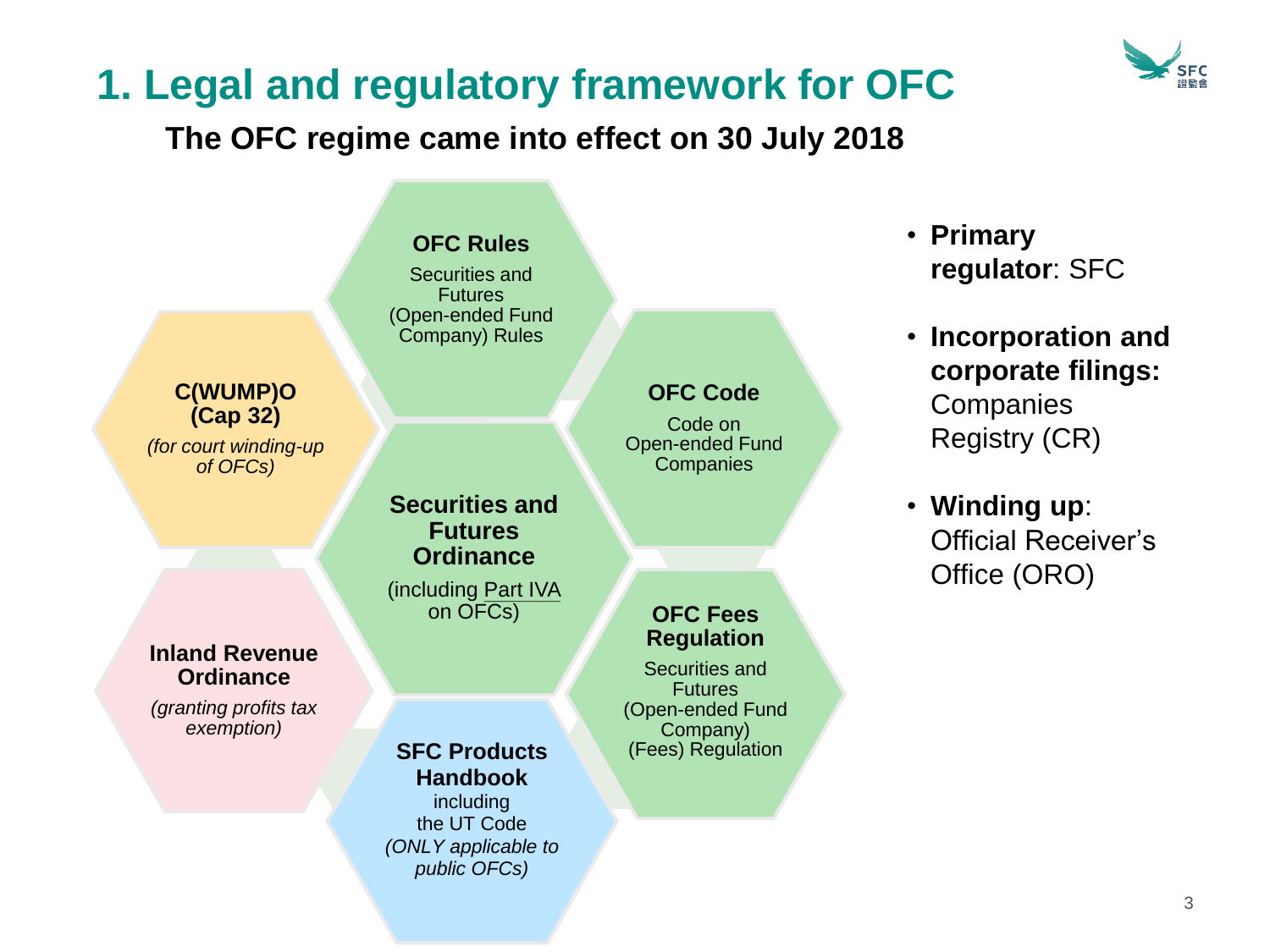# **1. Legal and regulatory framework for OFC**



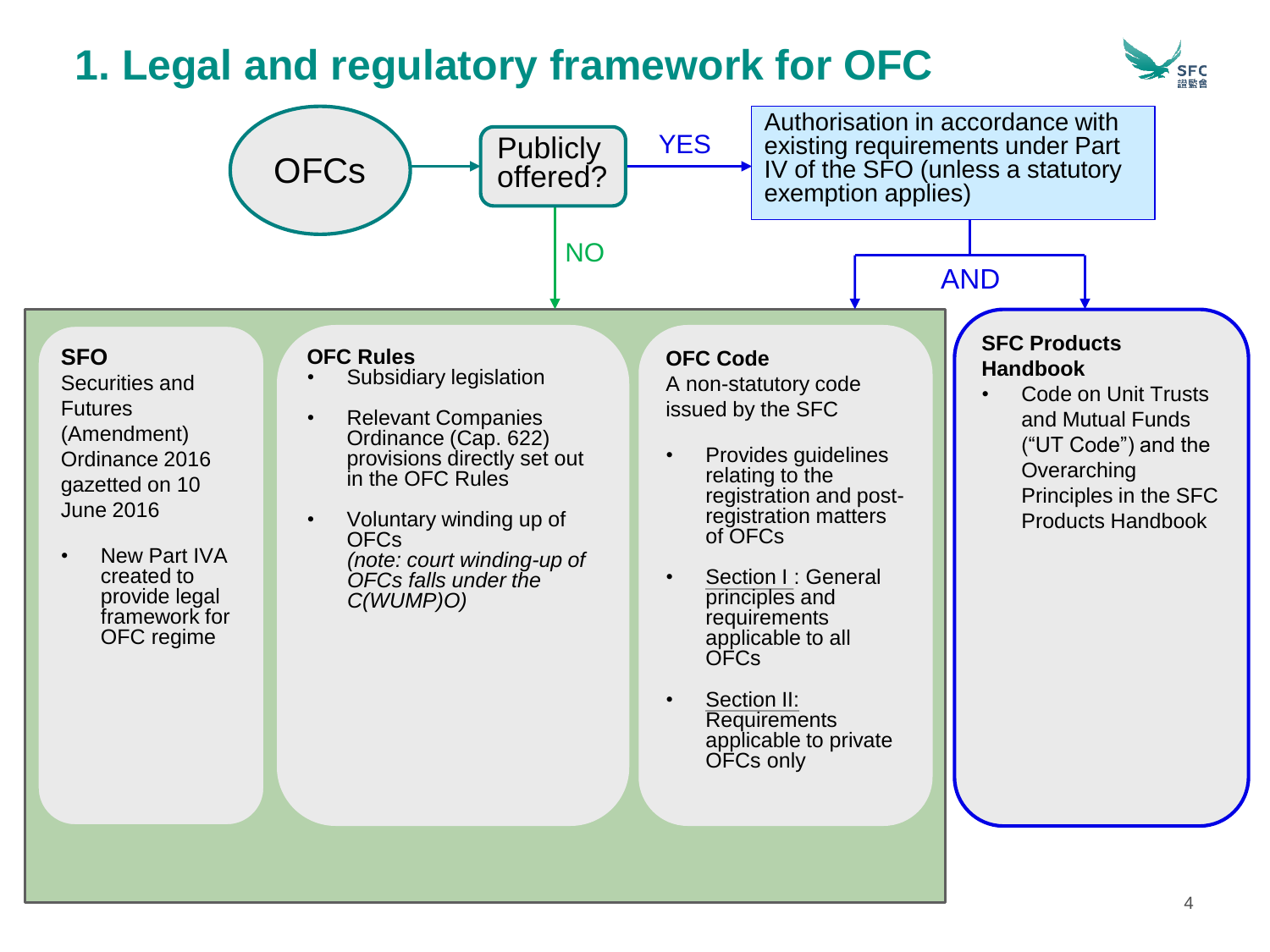## **2. OFC structure**



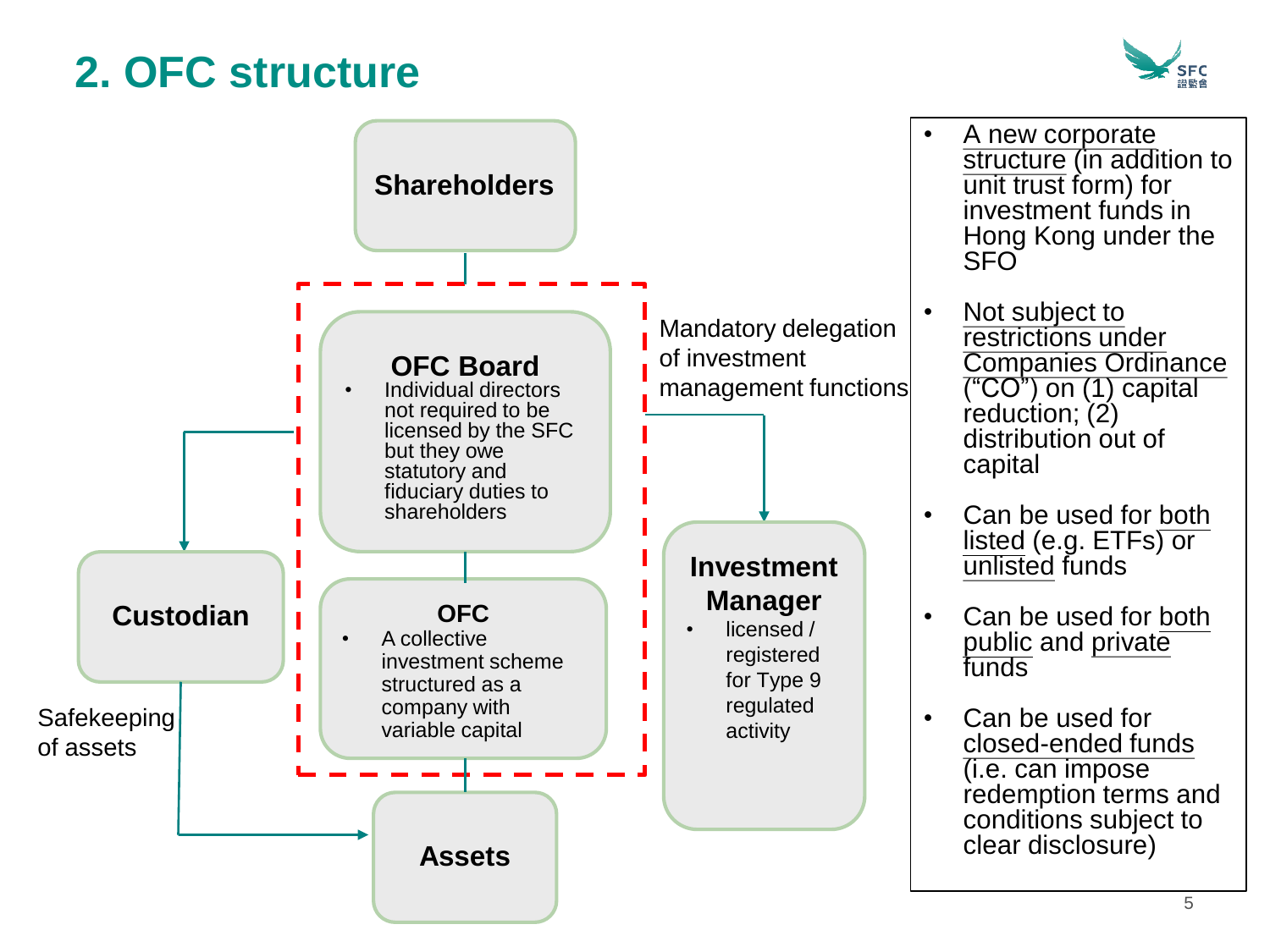# **3. Public OFCs and Private OFCs**



### ■ Public OFCs: OFCs which are offered to the public

 $-$  Compliance with essentially the same requirements under the UT Code as existing SFC-authorised unit trusts

#### ■ Private OFCs: OFCs which are privately offered

- Key regulatory focus:
	- Key operators directors, custodian and investment manager meet basic eligibility requirements
- Investment Scope
	- No investment restrictions private OFCs can invest in all asset classes without any limit
- Compliance with basic principles and structural requirements
	- No pre-vetting of offering documents nor SFC's approval required for changes to the OFC's instrument of incorporation, offering documents, investment strategy and assets
	- SFC's approval required for change of name, appointment of key operators, establishment of sub-funds and termination of OFC or sub-fund only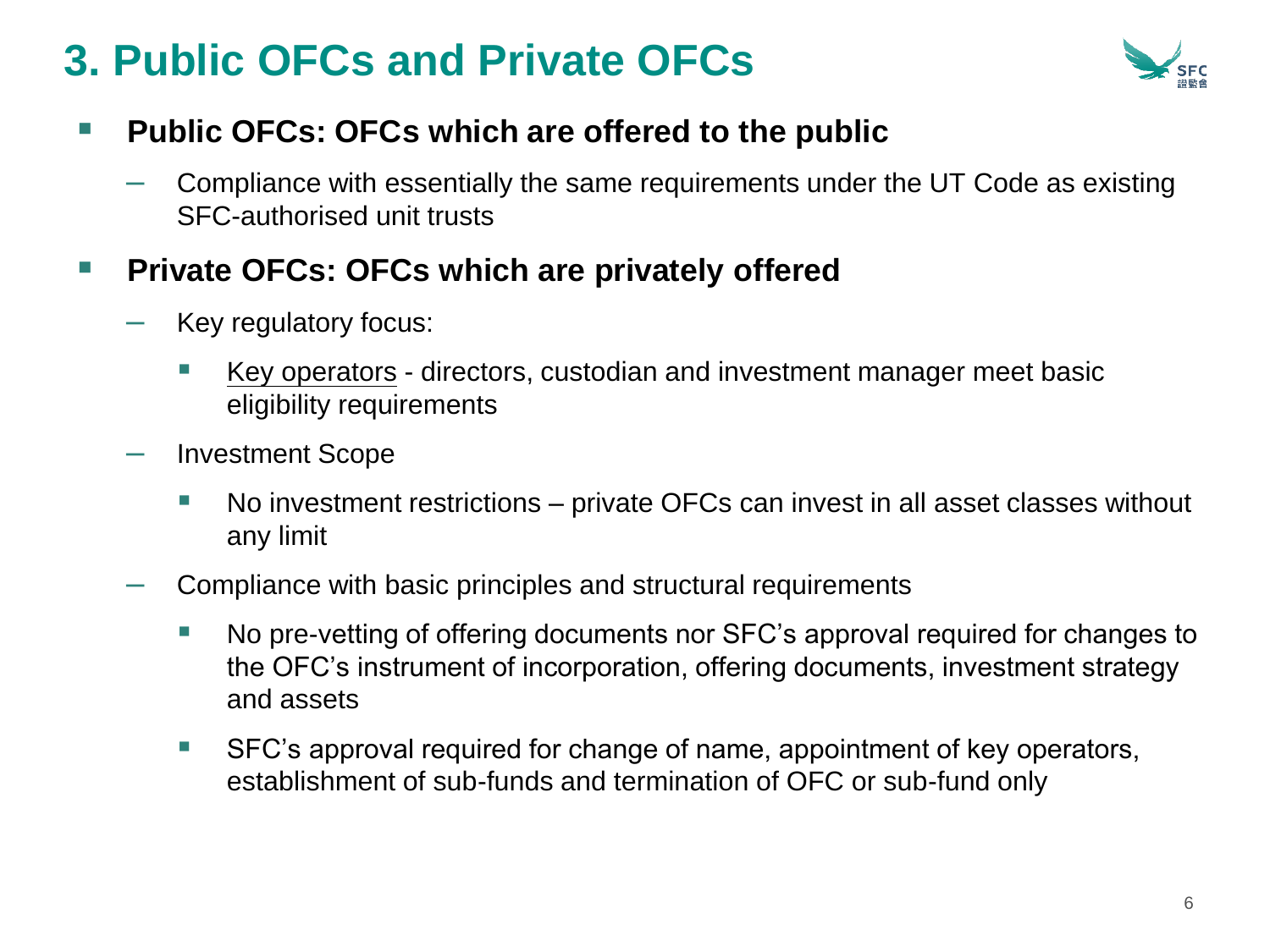

# **4. Establishment of an OFC**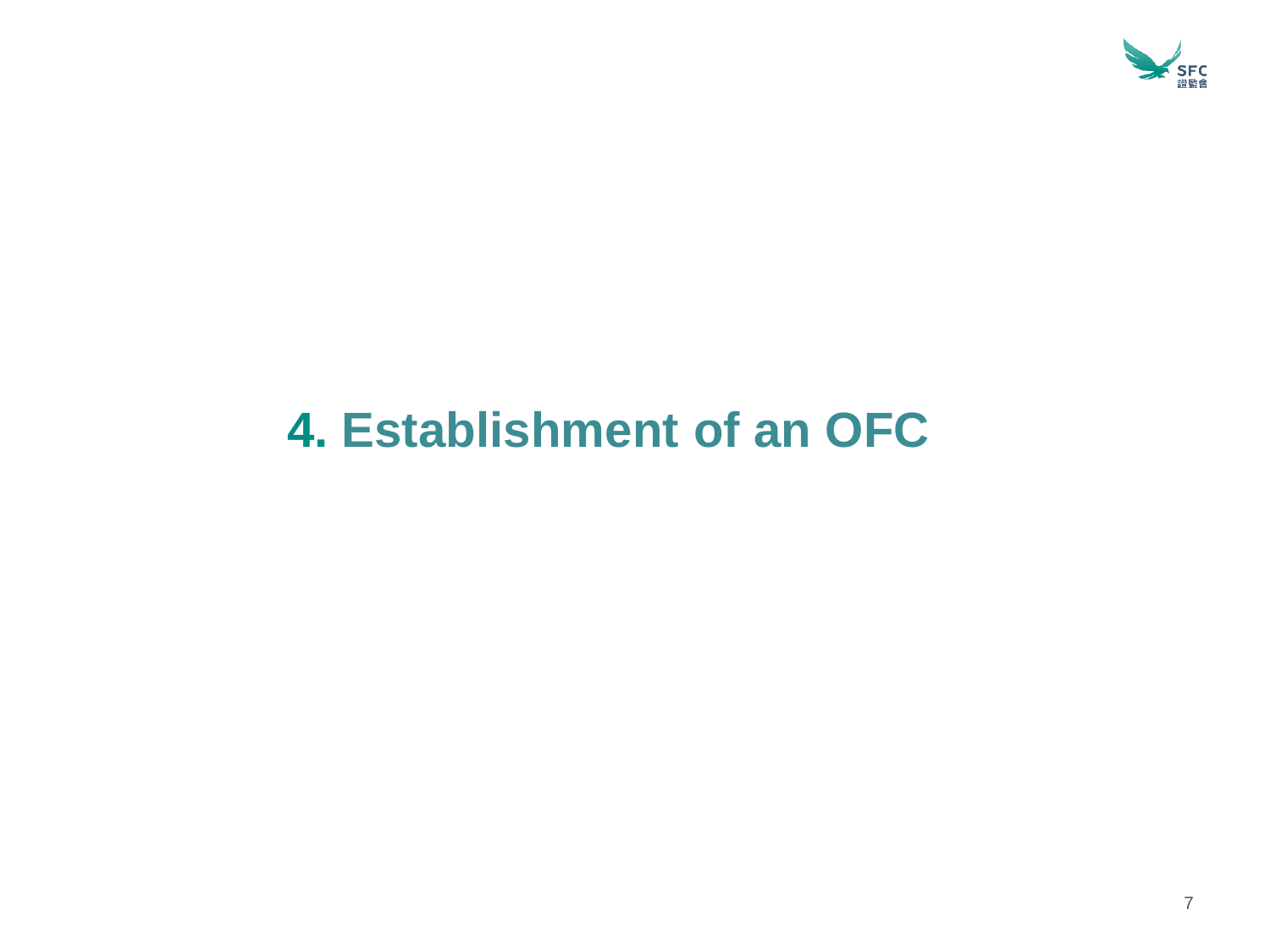# **4.1 Establishment of an OFC: "one-stop" flowchart**

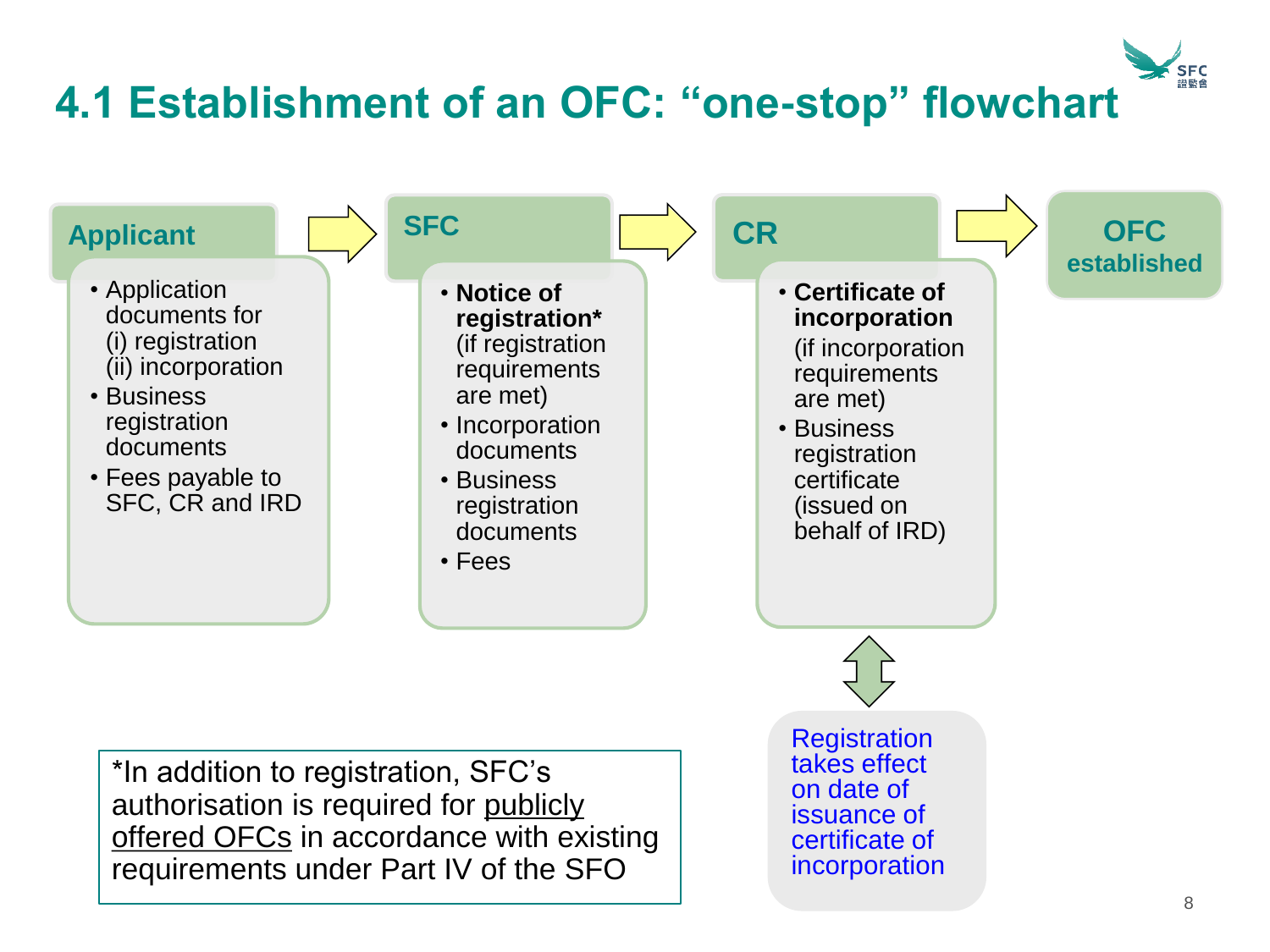

# **4.2 Application documents**

### **Registration of OFC / approval of establishment of sub-fund**

- Application Form
	- separate forms to be used for public and private OFCs
	- to be signed by proposed director/ senior executive of proposed investment manager, duly authorised by the applicant
- **E** Information Checklist
	- separate forms to be used for public and private OFCs
- **E** Instrument of Incorporation
	- to be signed by all of the first directors
	- templates for both private and public OFCs available on SFC website for reference
- Cheque
	- registration fee for private OFCs
	- application for authorisation fee for public OFCs (no separate fee for registration of public OFCs)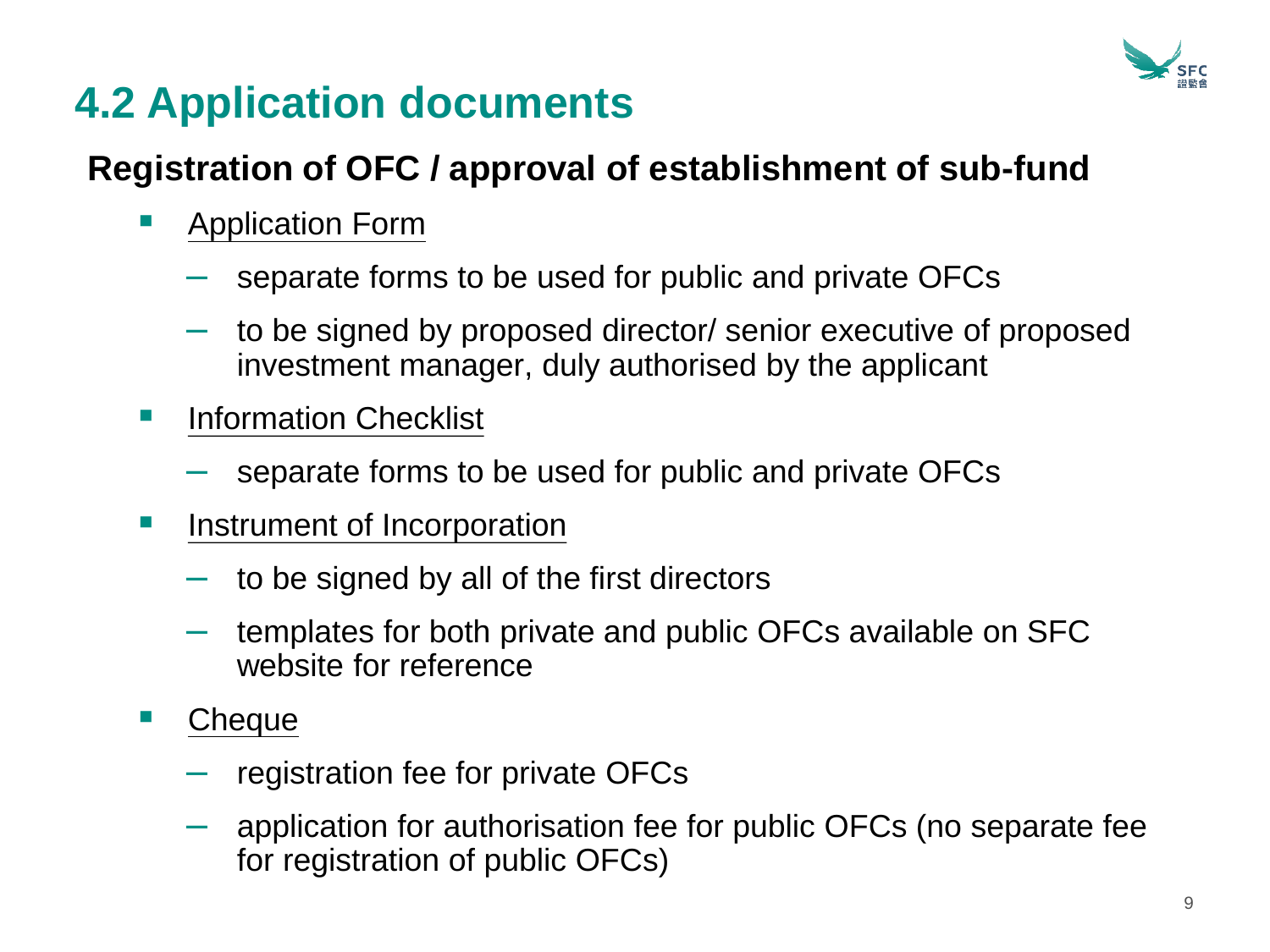

# **4.2 Application documents**

### **For incorporation by CR and business registration by IRD**

- Incorporation form (Form OFCNC1(SFC))(to be signed by any director of the OFC)
- A copy of the Instrument of Incorporation
- Notice to Business Registration Office (IRBR3)
- Cheque for incorporation fees, business registration fee and levy payable to CR

### **"One-stop" workflow**

- Documents to be submitted to SFC prior to issuance of notice of registration
- SFC to send to CR together with notice of registration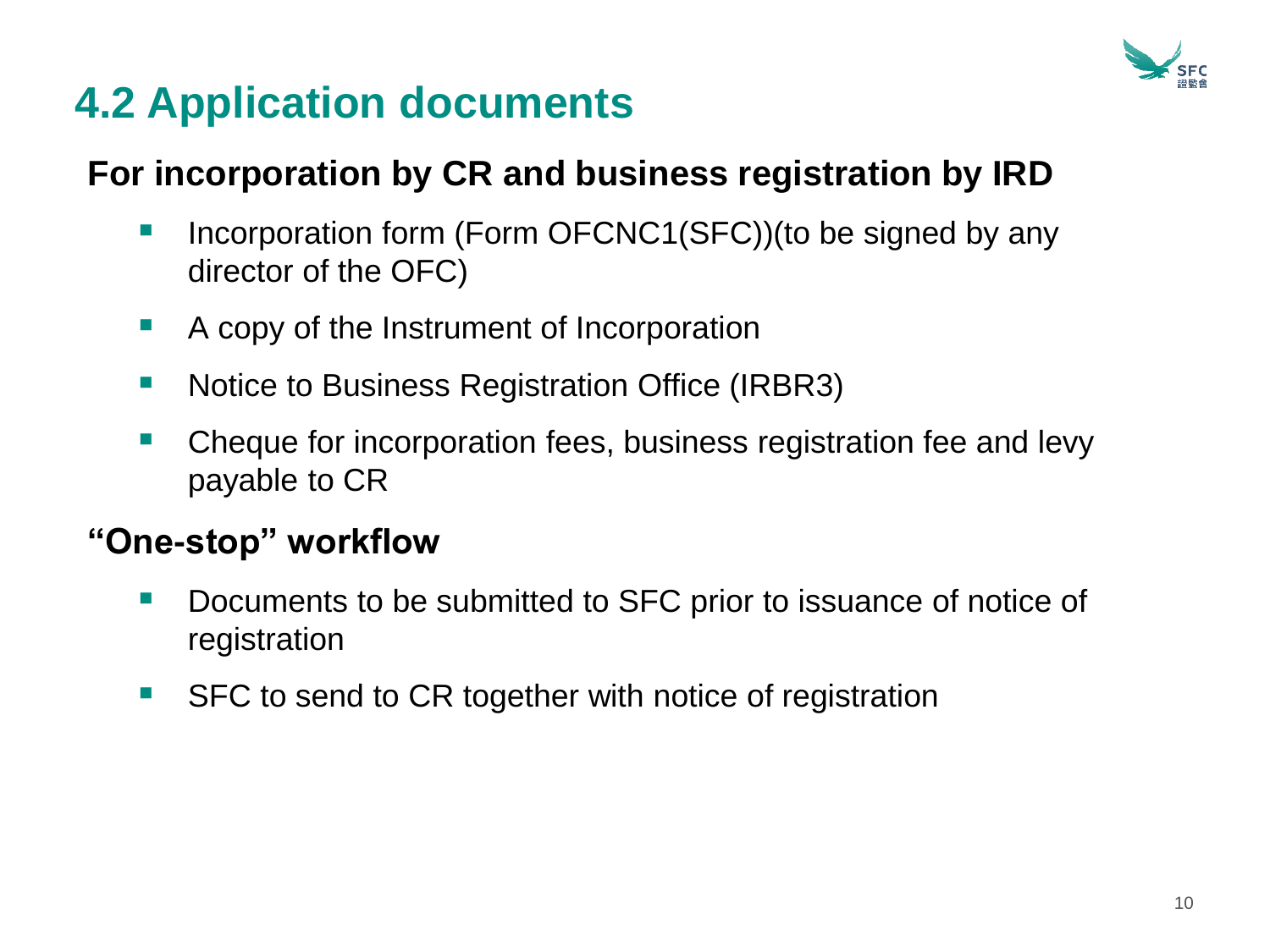

# **4.3 Processing time**

### **Private OFC**

- Generally less than one month after application take-up by the SFC and where the registration requirements are met
- Existing private OFCs were registered within 7-14 business days after application take-up by the SFC

### **Public OFC**

- Same as that for other SFC-authorised funds
- Generally ranging between one and three months after application take-up by the SFC, depending on its complexity, i.e. whether it is a "standard" or "non-standard" application

### **Applications**

■ Applications can be made by the proposed investment manager or proposed director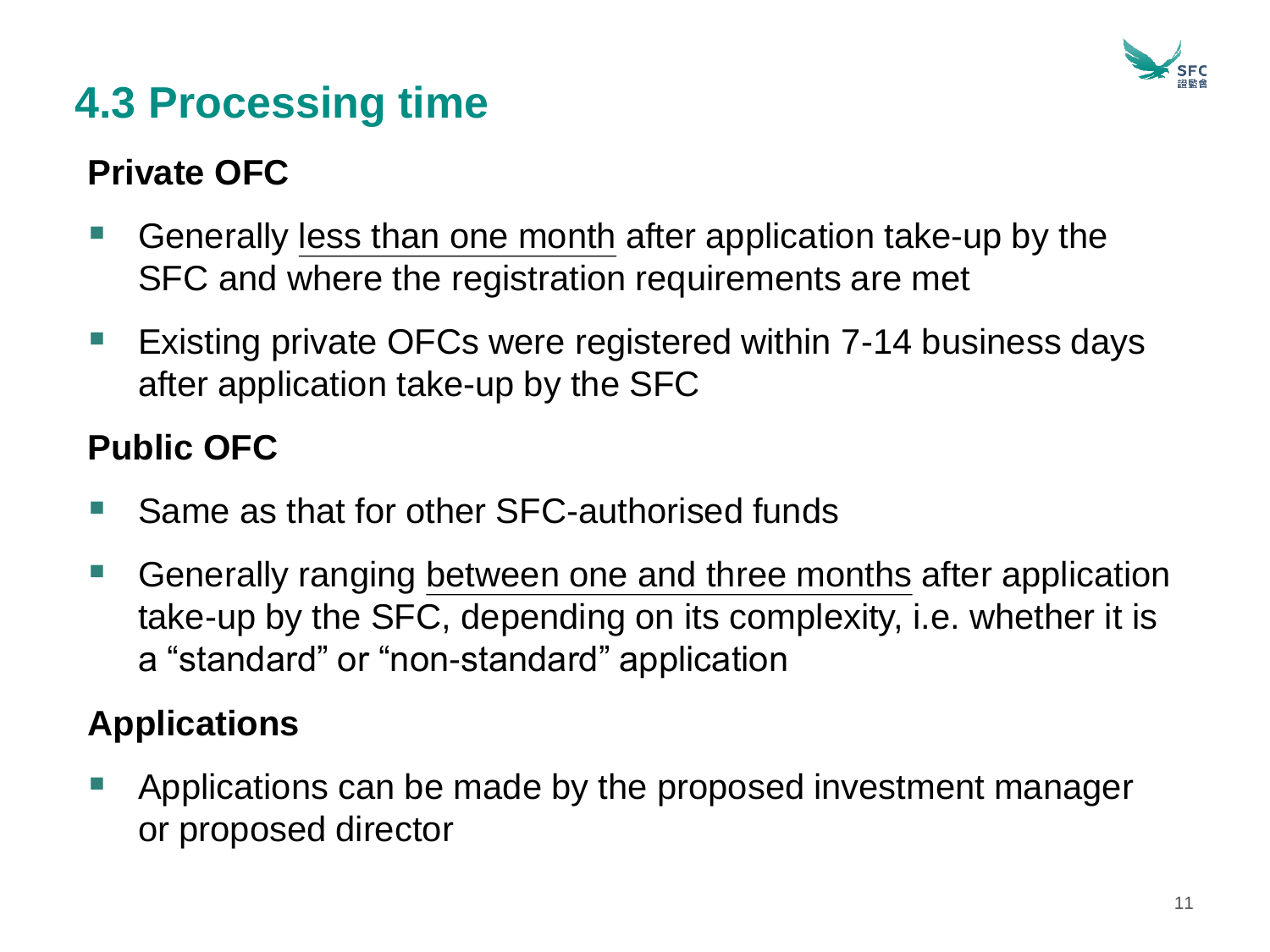

## **4.4 Instrument of incorporation**

### **Contents**

- Must include the mandatory provisions under the SFO and comply with the OFC Rules and OFC Code, and SFC Products Handbook (for public OFCs), e.g.
	- Objects of the OFC must include a statement on its operation as a collective investment scheme
	- The kinds of properties in which the OFC invests
	- Corporate administrative matters of the OFC, eg. procedures and notices for holding meetings, creation of shares and the rights attached to them
	- A statement that the company is an open-ended fund company with variable share capital
- Indicative templates (including the mandatory and optional **provisions) are available on SFC's website for reference** 
	- $-$  The indicative template provides the baseline contents. An OFC may include other provisions provided that they do not contradict the required contents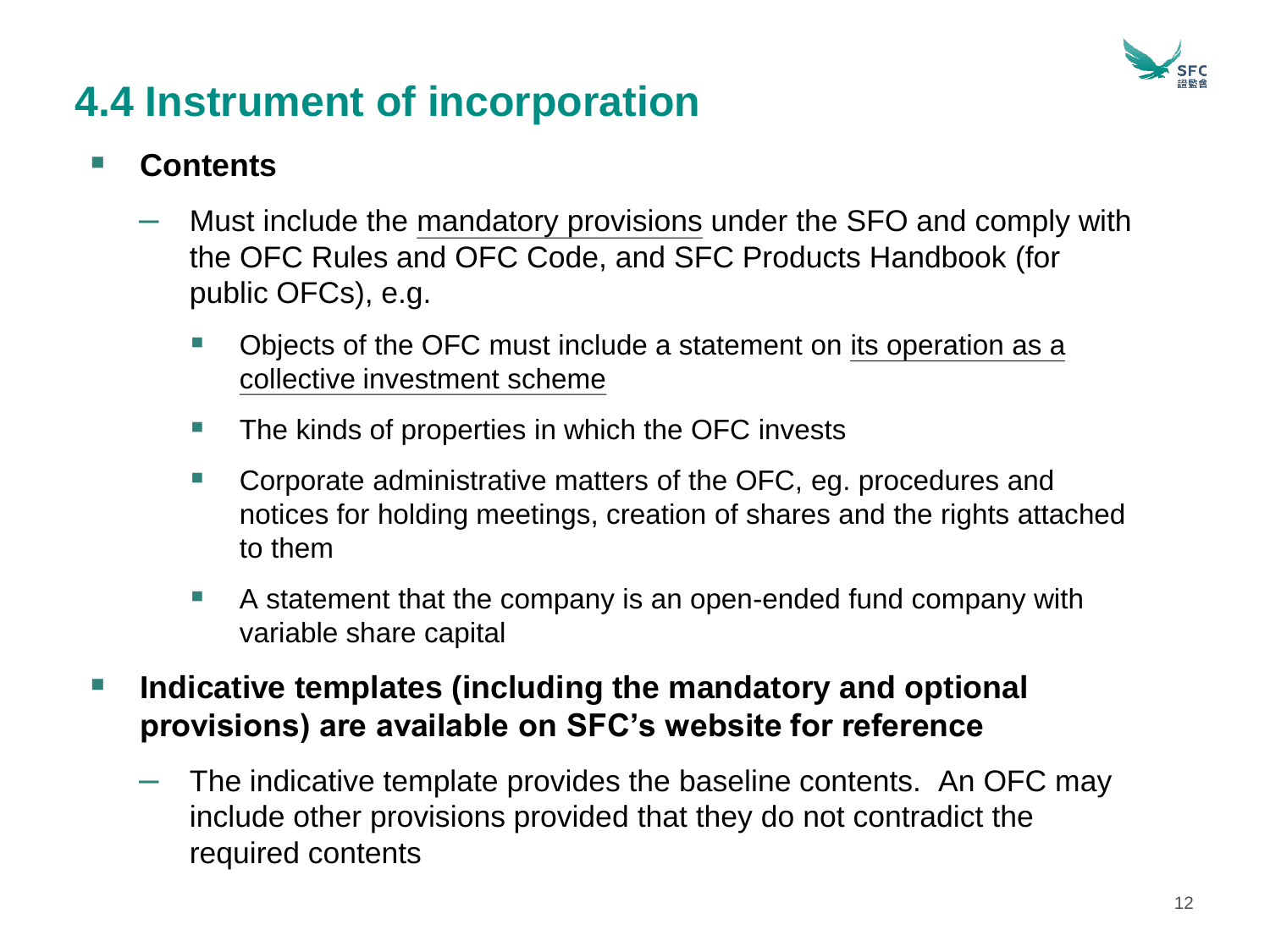

# **4.5 Key operators – Directors**

- An OFC must have at least two directors, who must be
	- natural persons
	- aged 18 or above
	- not an undischarged bankrupt unless with the leave of the court
- At least one of the directors must be an independent director
	- OFC Code: independent director must not be a director or employee of the custodian
- **E** Directors must delegate investment management functions to the investment manager by an investment management agreement
- A non-resident director (i.e. a director whose usual residential address is outside Hong Kong) must appoint a process agent to receive any process or notice
	- an individual whose usual residential address is in Hong Kong;
	- a company; or
	- a firm of solicitors or certified public accountants (practising)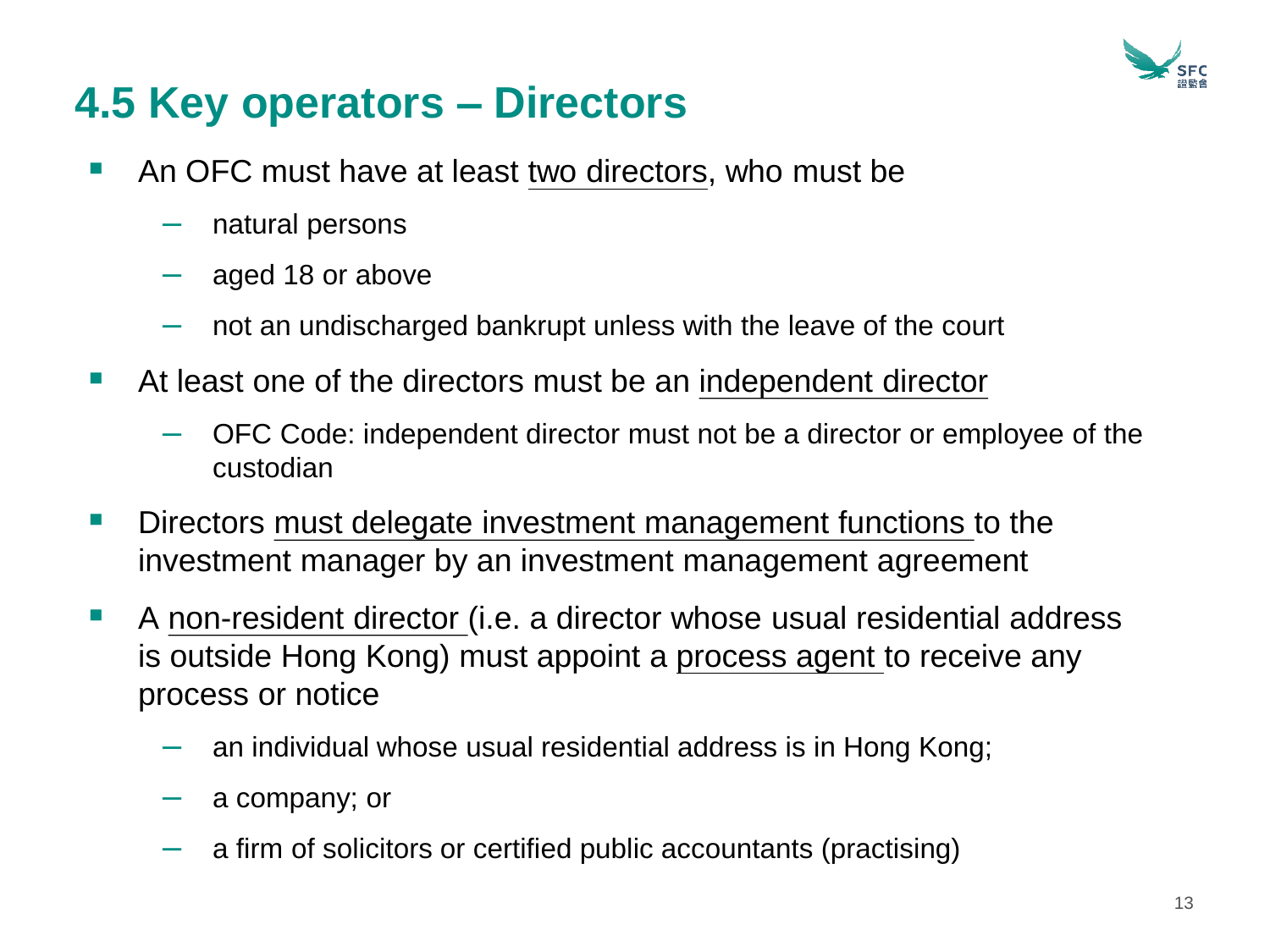

# **4.5 Key operators – Directors**

#### ▪ **Eligibility:**

- The experience and expertise of the persons appointed as directors, taken together, must be appropriate for carrying on the business of the OFC
- Each of the directors of an OFC must be of good repute, appropriately qualified, experienced and proper for the purpose of carrying out the business of the OFC
- Examples of factors considered:
	- whether the person has relevant qualifications and/ or experience; and
	- **E** whether the person, or any business with which the person has been involved, has been held by any court or competent authority to have breached any company, securities or financial markets laws and regulations, have been held for fraud or other misfeasance; or has been disciplined by, or disqualified from, any professional body
- Applicant should submit proposed director's profile e.g. qualifications and work experience, licensing status etc.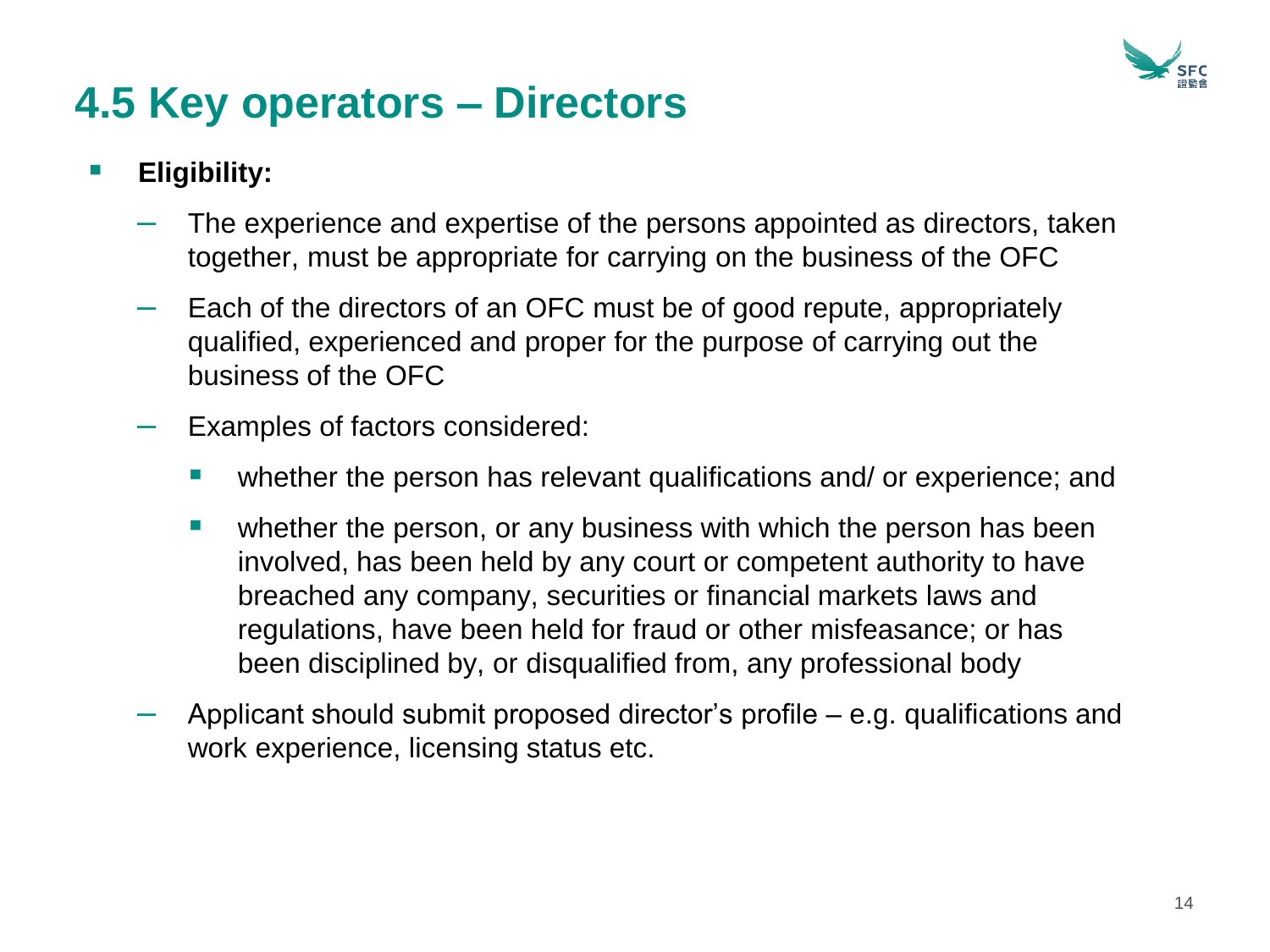

## **4.6 Key operators – Investment manager**

#### ▪ **Eligibility:**

- Must be registered or licensed for Type 9 (asset management) regulated activity
- Must be and remain fit and proper, at and after the registration of the OFC

#### ▪ **The investment manager is expected to:**

- Have sufficient experience, expertise and competence in managing the asset types in which the OFC will invest
- Carry out investment management functions of the OFC in accordance with the instrument of incorporation and investment management agreement
- Fulfill the duties and functions in compliance with applicable laws and regulations (including the Fund Manager Code of Conduct the Code of Conduct for Persons Licensed by or Registered with the SFC, the Management, Supervision and Internal Control Guidelines for Persons Licensed by or Registered with the Securities and Futures Commission, the Guideline on Anti-Money Laundering and Counter-Financing of Terrorism (For Licensed Corporations) and the Guideline on Anti-Money Laundering and Counter-Financing of Terrorism (For Authorized Institutions)

#### ▪ **Documents to support the appointment application:**

- Information in relation to the applicant having registered or licensed for Type 9 (asset management) regulated activity
- Information in relation to the applicant who is in the process of applying for a registration or licence for Type 9 (asset management) regulated activity, for example when the application is made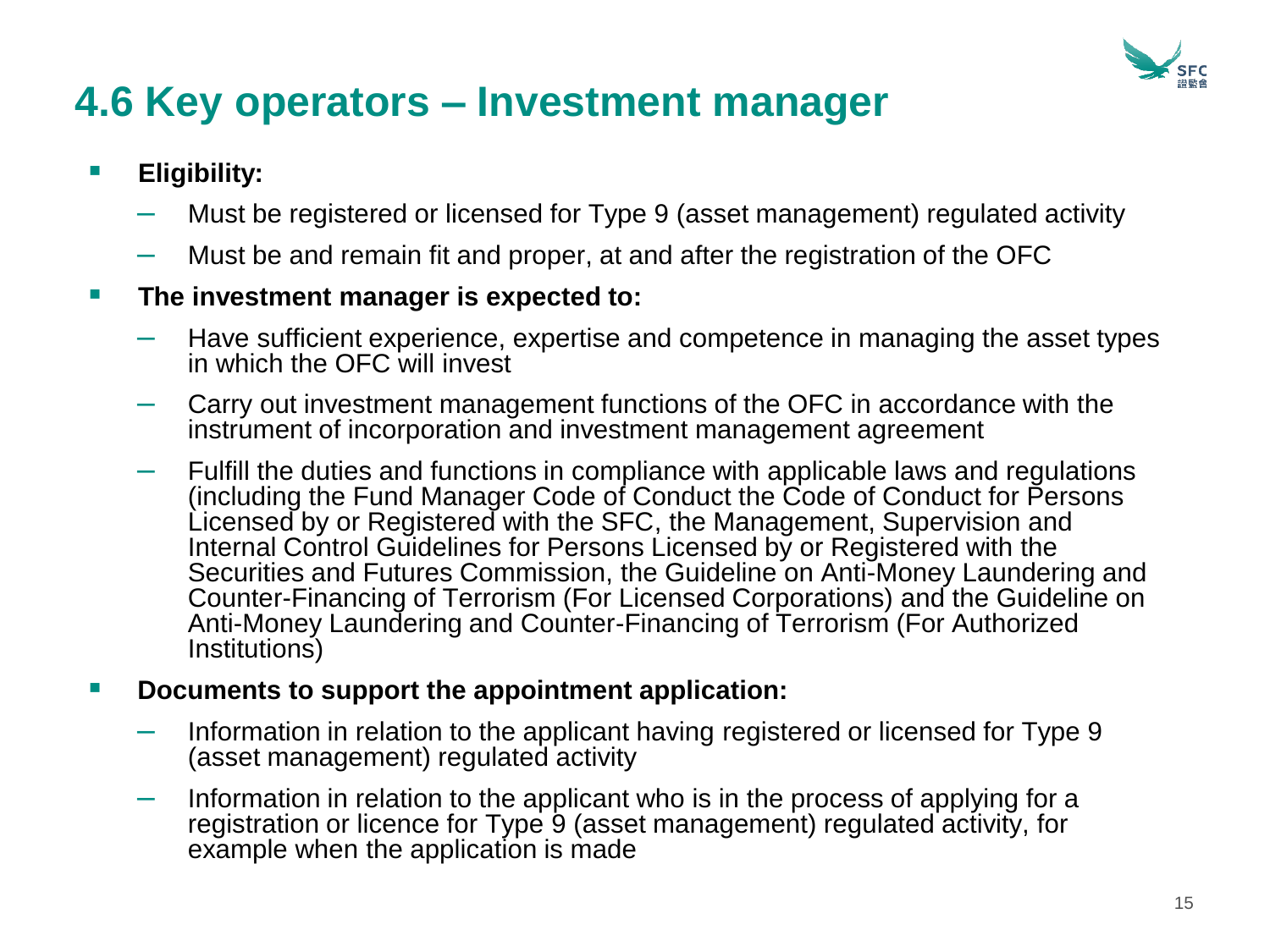

# **4.7 Key operators – Custodian**

#### ▪ **Eligibility**

- For public OFCs, same requirements as to the type of entities and capital requirements as those under the UT Code; and
- For private OFCs, (i) same requirements as to the type of entities and capital requirements as those under the UT Code; or (ii) a licensed corporation or registered institution licensed or registered for Type 1 regulated activity which meets eligibility criteria under 7.1(b)(ii) of the OFC Code

#### ■ **Duties of custodian**

- Statutory duty to take reasonable care, skill and diligence to ensure the safe keeping of the scheme property of the OFC that is entrusted to it (same for sub-custodian)
- Proper segregation of assets
- Safe-keeping and record keeping of assets
- Sufficient experience, expertise and competence in safekeeping the asset types in which the OFC invests
- Exercise due care in the selection, appointment and ongoing monitoring of its delegates, including sub-custodians
- Internal controls:
	- $\circ$  Public OFC same as those under the UT Code
	- $\circ$  Private OFC OFC directors to review the adequacy of the custodian's internal controls which should be commensurate with the OFC's nature, scale, complexity and underlying investments - audit certificate not mandatory
- **E** A non-Hong Kong custodian (i.e. a custodian incorporated outside Hong Kong) must have a process agent to receive any process or notice
	- Exception: a non-Hong Kong custodian that is a "registered non-Hong Kong company" as defined in the CO, since the CO already provides for a local authorised representative for service of documents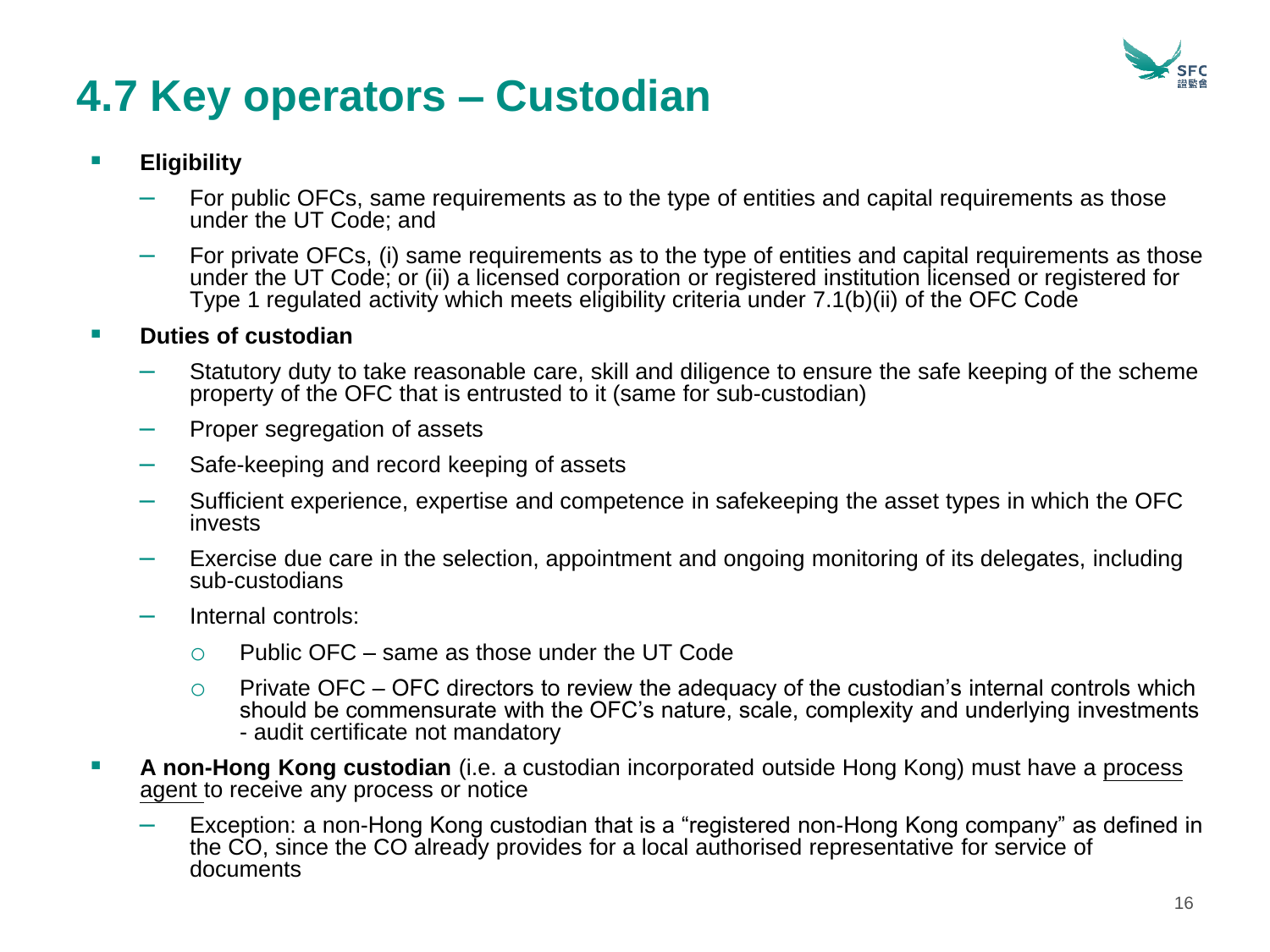

# **4.8 Offering documents**

**Public and private OFCs:** 

- Must comply with baseline disclosure requirements in the OFC Code, for example:
	- $\triangleright$  General Principles: disclosure should be clear, concise and effective; ongoing disclosure of information shall be disseminated in a timely and efficient manner
	- $\triangleright$  Whether the OFC is a private OFC or a public OFC
	- $\triangleright$  Its nature as an OFC with variable capital with limited liability
	- $\triangleright$  For an umbrella OFC, statement on the segregated liability between sub-funds and warning regarding the enforceability of such segregation in foreign courts
	- $\triangleright$  Circumstances for cessation of office of key operators and removal procedures
	- $\triangleright$  Custody arrangements of the OFC's property and associated material risks
	- $\triangleright$  Termination: summary of circumstances for termination, party who may apply and any shareholders' approval required
	- $\triangleright$  Manner in which shareholders may obtain the OFC's information and make enquiries

#### **Public OFCs**

**Must also comply with the SFC Products Handbook** 

#### **Private OFCs:**

- **Must also disclose the investment scope and restrictions**
- Must contain clear disclosures on all material risks specific to the type and nature of **assets in which the OFC is invested, in particular where the OFC invests 10% or more of the GAV of the OFC in non-financial or other less common asset class(es)**
- OFC to send the offering document to SFC for filing as soon as practicable following **issuance by the OFC**
- **EXTE:** In the case of changes to the offering documents, should be filed with the SFC within<sup>17</sup> **7 days from date of issuance of the revised offering documents**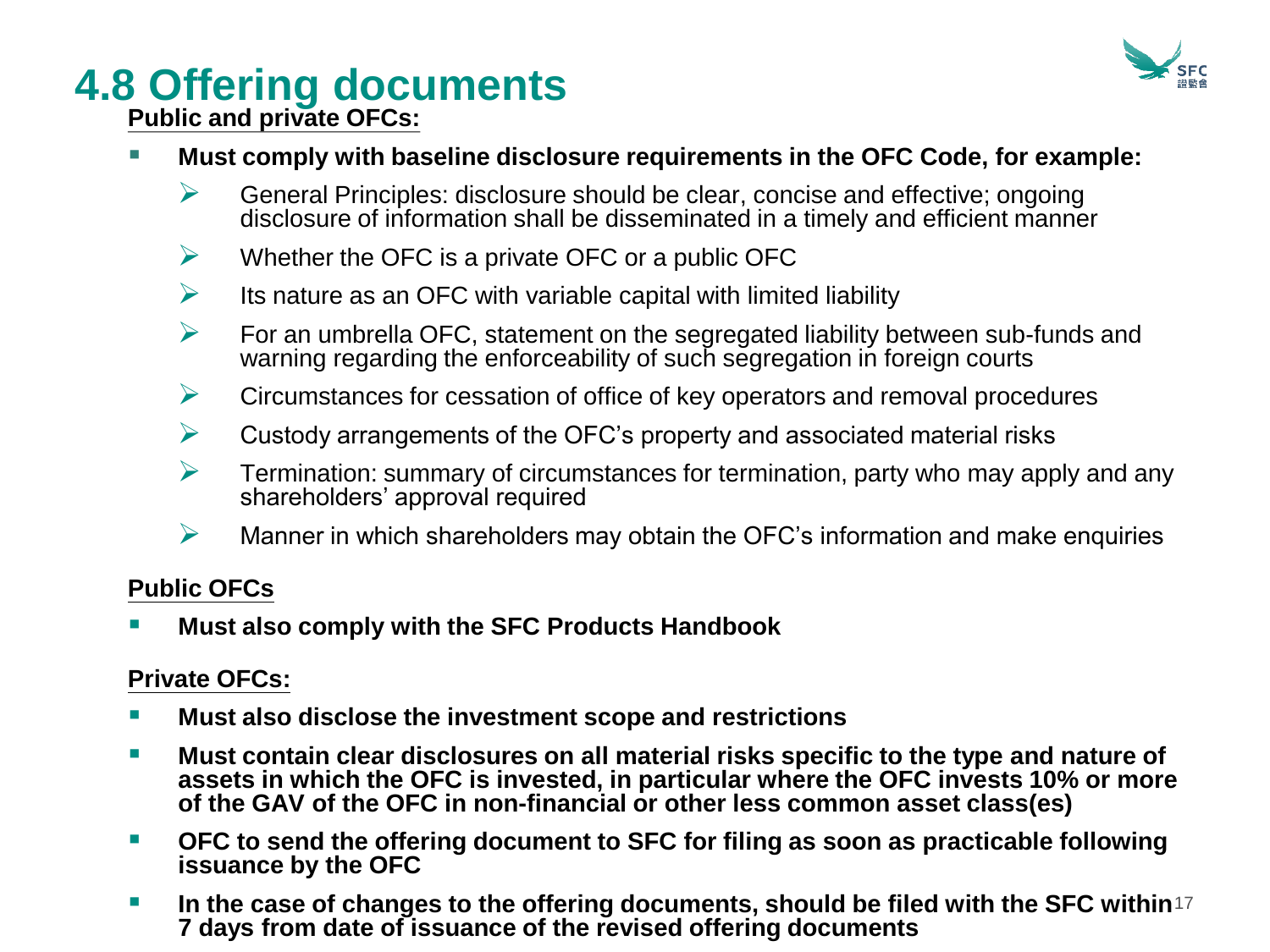

# **5. Post-establishment of an OFC**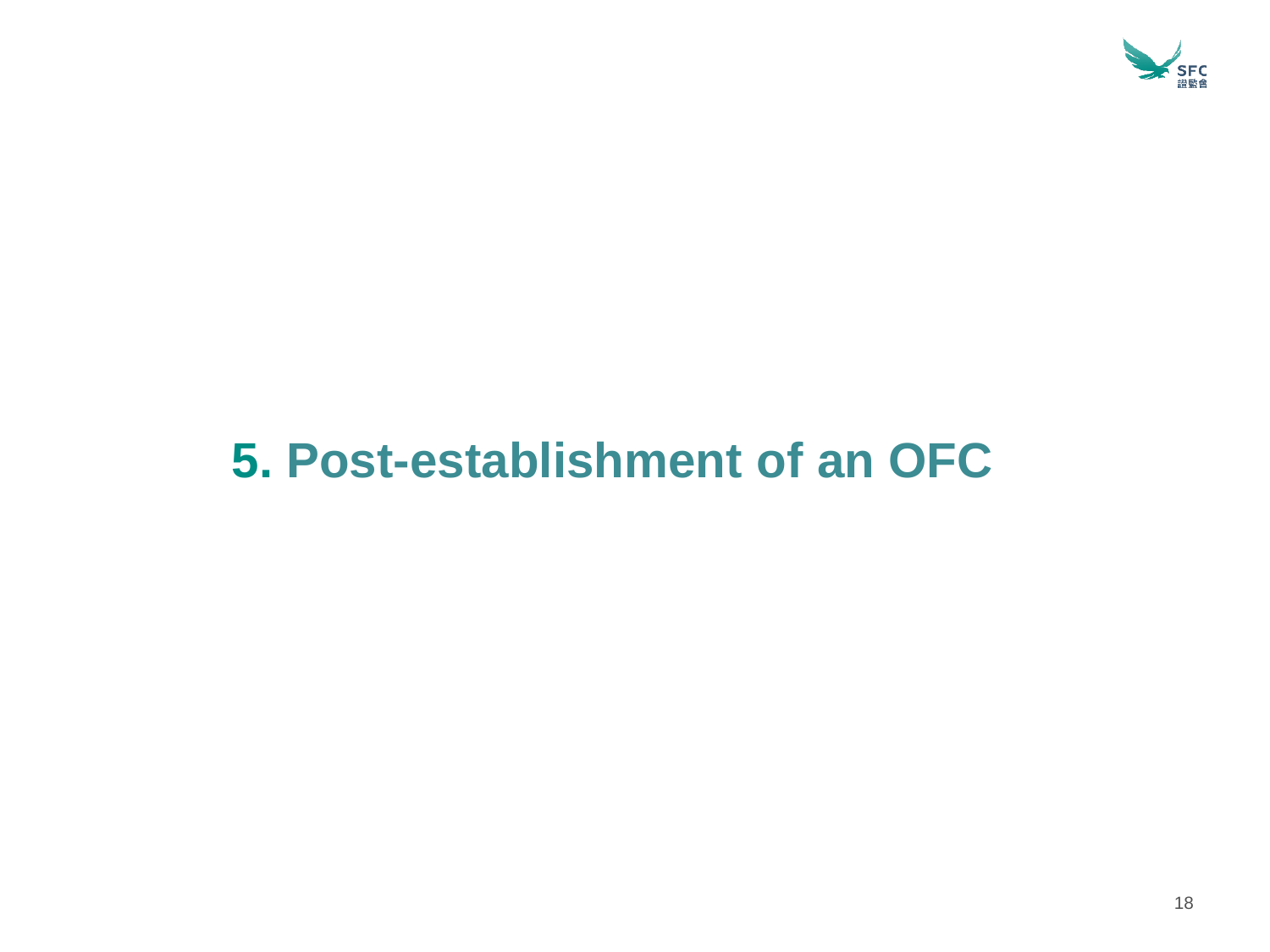

# **5.1 Changes requiring SFC's approval**

### **All OFCs**

- **(A) Change of name of an OFC or its sub-fund**
- **(B) Appointment of key operators (directors, investment manager and custodian):** 
	- early consultation with SFC regarding change of key operators is encouraged
	- for directors, early consultation is especially encouraged where a change may impact on the OFC's compliance with the requirement to have at least 2 directors including at least 1 independent director
- **(C) Establishment of sub-funds**
- **(D) Termination of the OFC or its sub-fund**

### **Public OFCs**

■ Compliance with the Code on Unit Trusts and Mutual Funds as well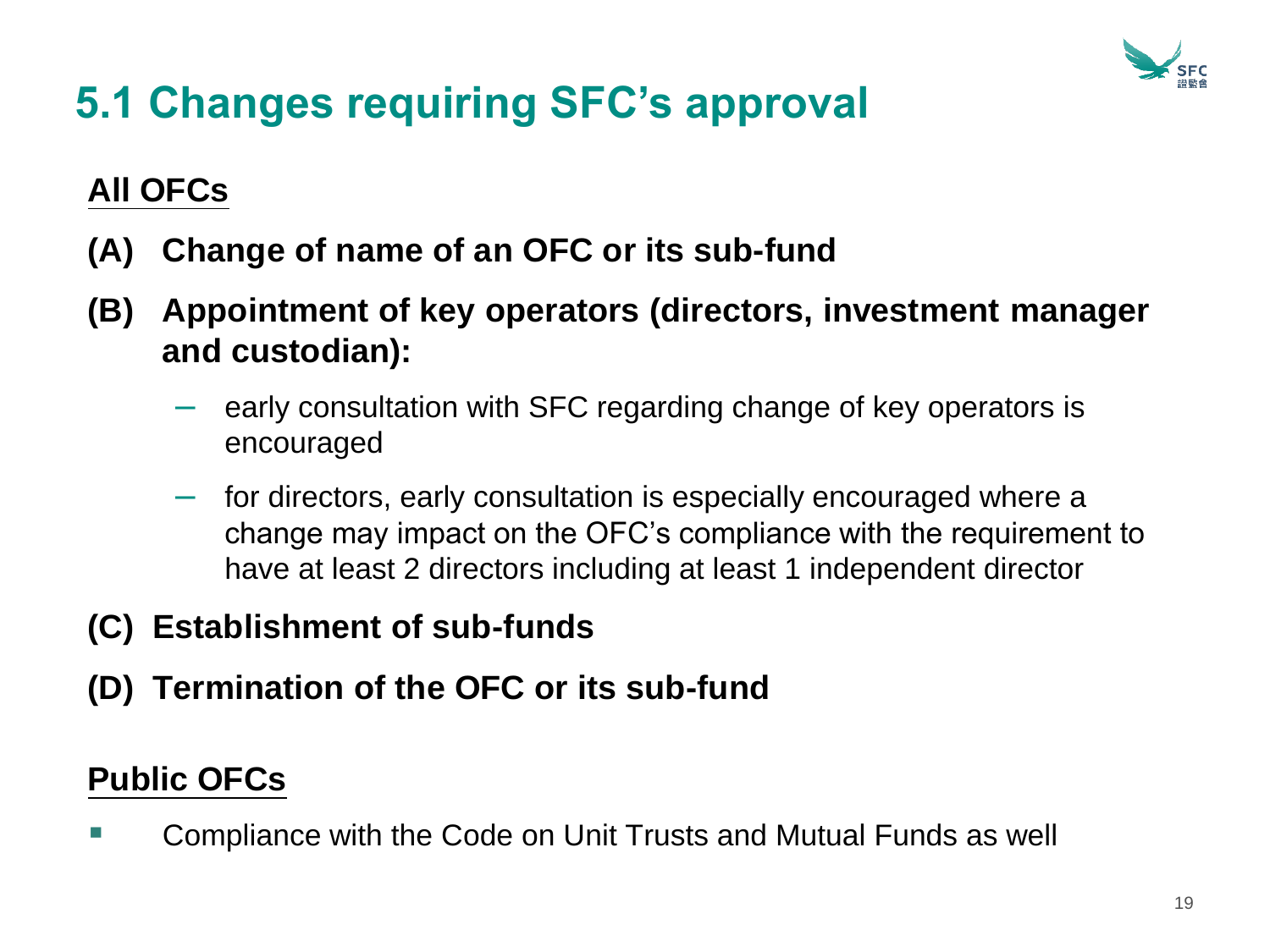

# **5.2 Alteration to instrument of incorporation**

- Amendments may be made to the instrument of **incorporation**
	- Public OFCs: comply with the SFC Products Handbook requirements on effecting changes to their constitutive documents
	- Private OFCs: post-change filing with the SFC in respect of the alteration, no SFC's approval required
		- Material changes: require shareholders' approval
		- **E** Immaterial changes:

(1) shareholders' approval or

(2) the board of directors certifies that the nature of the change falls within 12.2 (b) of the OFC Code and obtain the custodian's no objection confirmation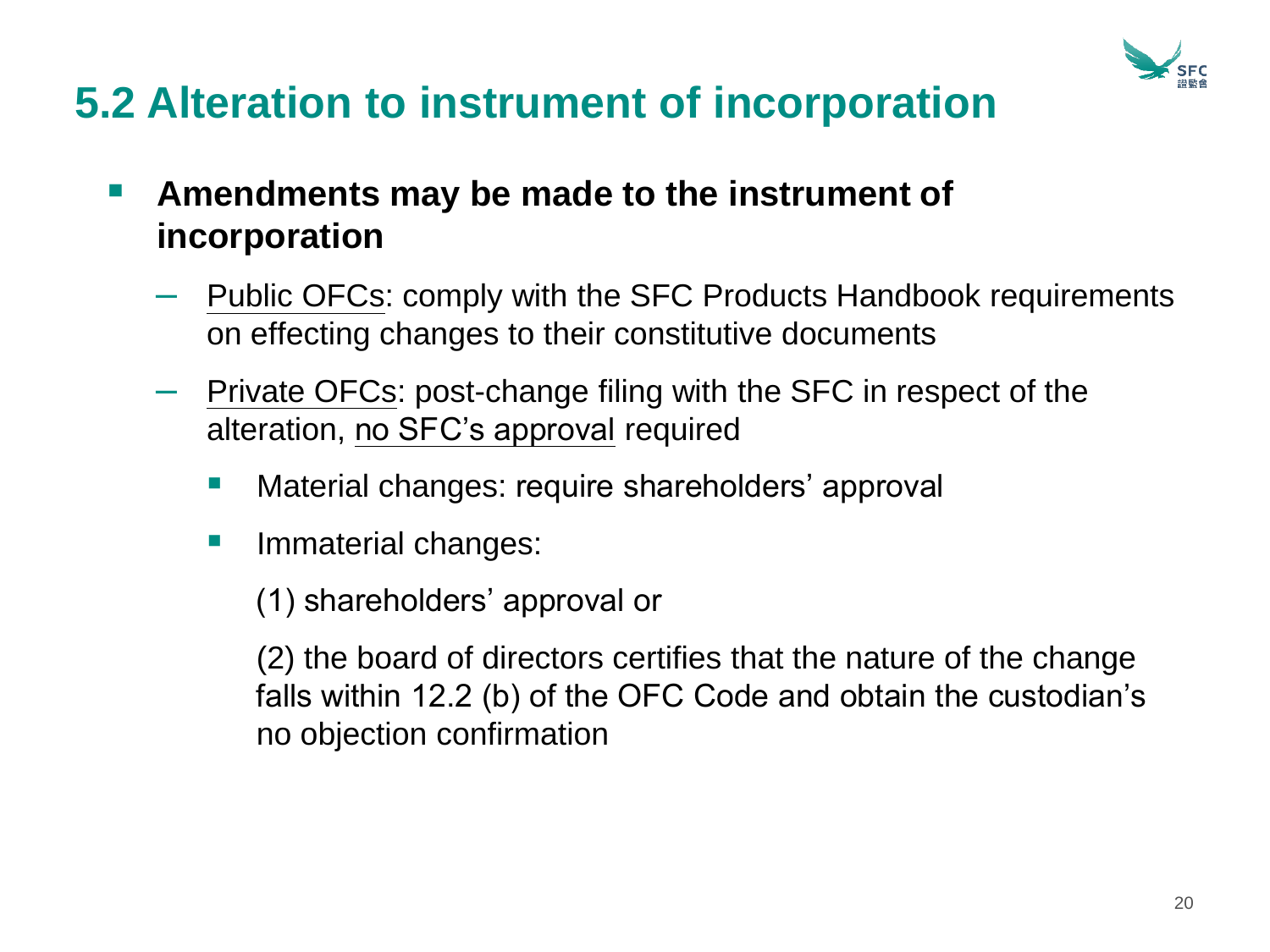

# **5.3 Corporate administration matters**

- **Share certificates:** not required, share title to be evidenced by entry into the register of shareholders
- **EXTERN INSTERNATE:** It is be lodged with OFC
- **Register of shareholders:** 
	- Kept and maintained by the OFC
	- No requirement to provide to the  $CR$  not public information
	- May be inspected by shareholder as to his/ her own shareholding
	- May be inspected by the custodian or investment manager
	- May be inspected by the SFC and relevant public bodies or public officers
- **Register of directors and information on process agent:** 
	- May be inspected by any person
- **Meetings:** 
	- No mandatory annual general meetings
	- Meeting quorum and notice period should comply with OFC Rules and OFC Code (private OFC) or UT Code (public OFC)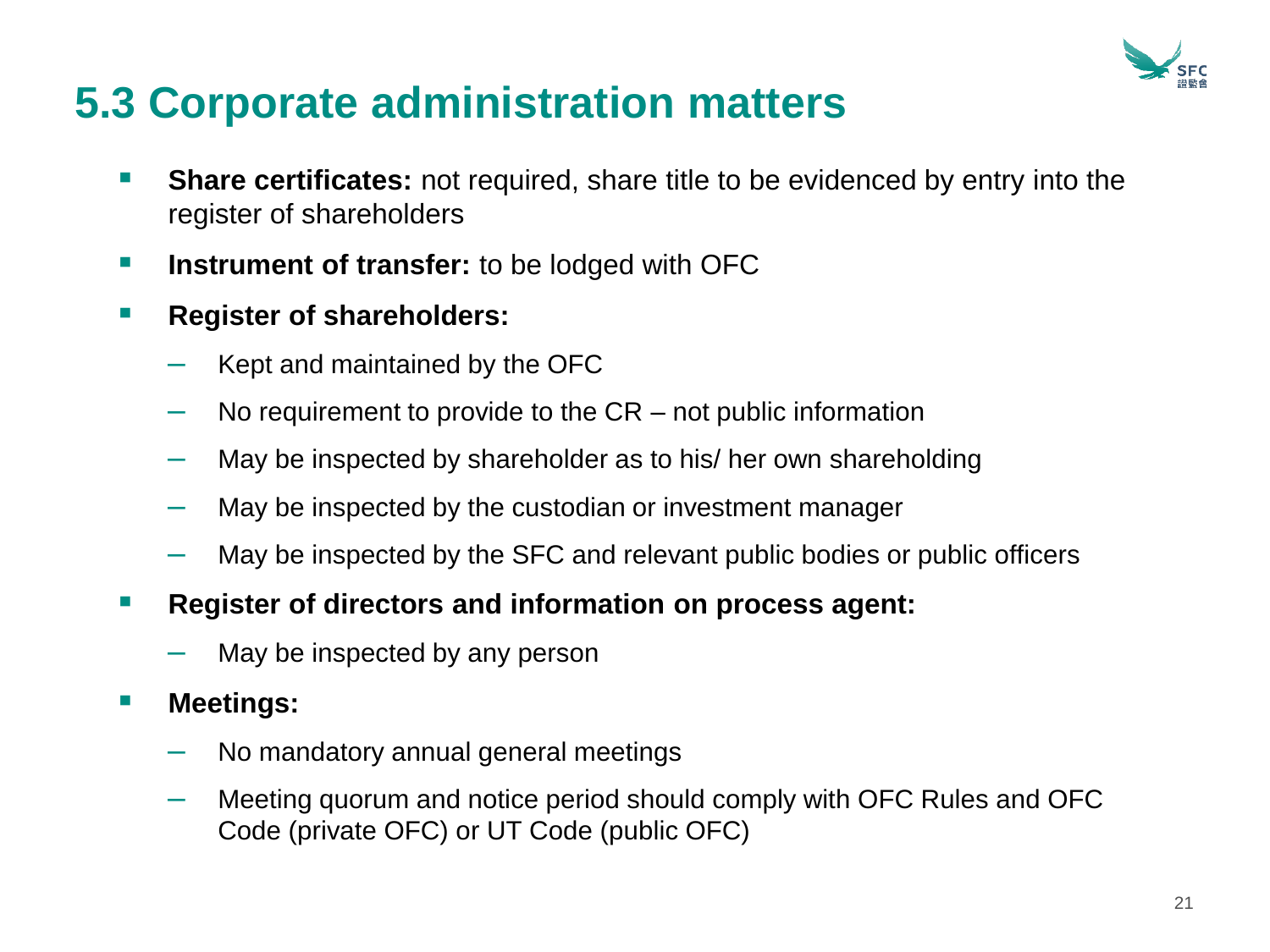

# **5.4 Auditor and financial reports**

- Eligibility and cessation of office requirements: largely similar to those under the CO
	- Only "practice unit" under the Professional Accountants Ordinance (Cap. 50) is eligible for appointment
	- Outgoing auditor must give a statement of circumstances connected with the resignation that should be brought to the attention of shareholders or creditors, or if there are no such circumstances, a statement to that effect
- The OFC must prepare an audited annual report for each financial year
- Accounting standards under the OFC Code:
	- All accounts must be prepared in a manner compliant with Hong Kong Financial Reporting Standards or International Financial Reporting Standards
	- Other accounting standards may be considered on a case-by-case basis
- Guidance on contents required for financial reports of private OFCs are set out in the OFC Code *(Note: public OFCs to comply with the UT Code)*
- Interim report not a mandatory requirement for private OFCs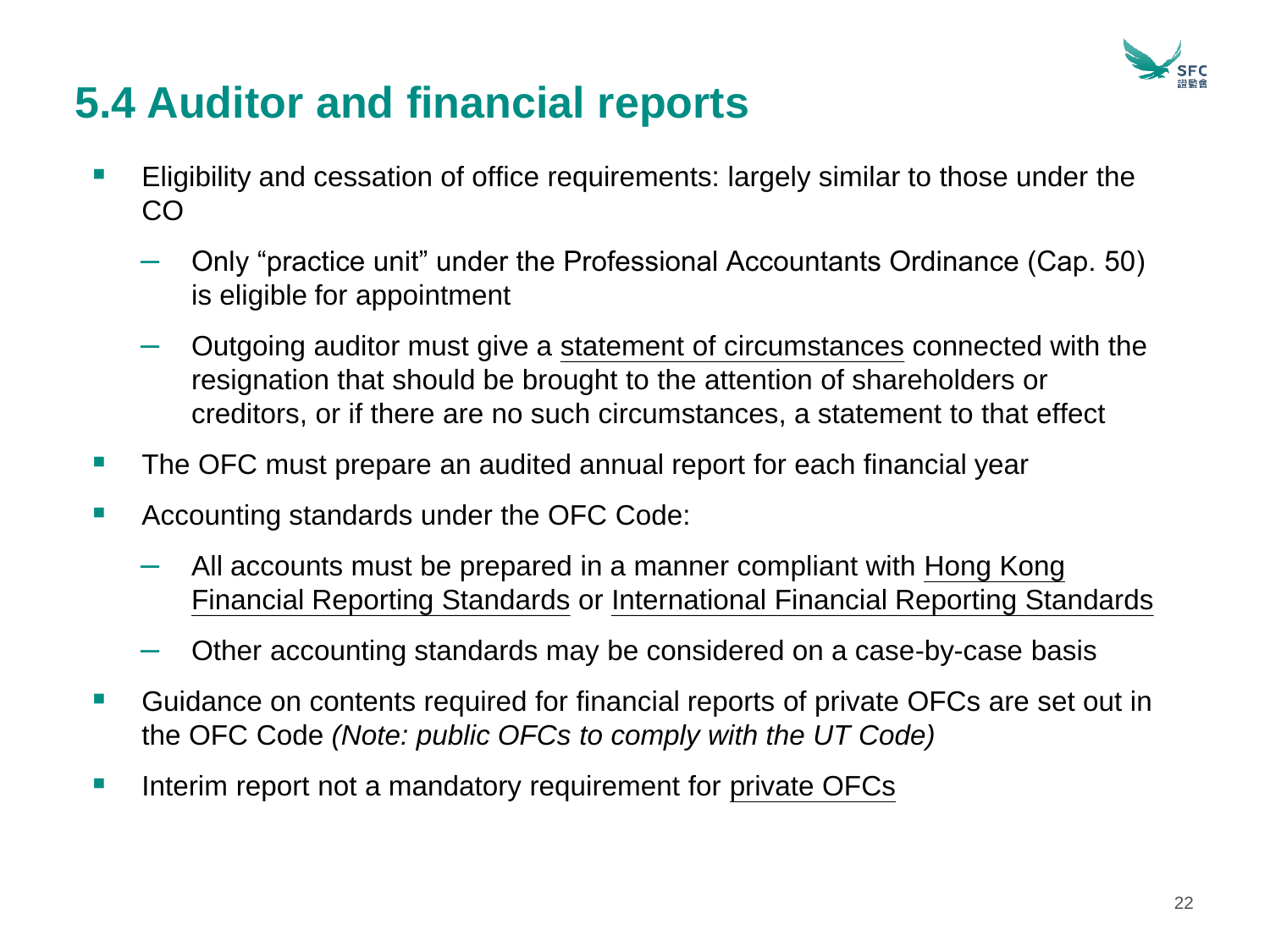

## **5.5 Sub-funds - protected cell regime**

- Part IVA of the SFO (section 112S) provides for the segregated liability of subfunds of an OFC to limit the contagious effect of insolvency of a sub-fund within an umbrella OFC
- For an umbrella OFC, its instrument of incorporation and offering document must contain a statement on the segregated liability of its sub-funds
- To fortify the protected cell regime, certain terms are implied into the contracts and transactions entered into by an umbrella OFC under the OFC Rules:
	- the counterparty agrees not to seek recourse to any assets of a sub-fund to discharge any liability not incurred on behalf of that sub-fund,
	- if the counterparty succeeds to have such recourse to the sub-fund's assets, the counterparty will pay a sum to the OFC equal to the value of benefit it has obtained, and
	- if the counterparty succeeds in seizing the assets of the sub-fund for unrelated liabilities, it will hold such assets or proceeds for sale of assets on trust for the OFC
- For an umbrella OFC, a standard warning statement must also be included in the offering document regarding the enforceability of section 112S in foreign courts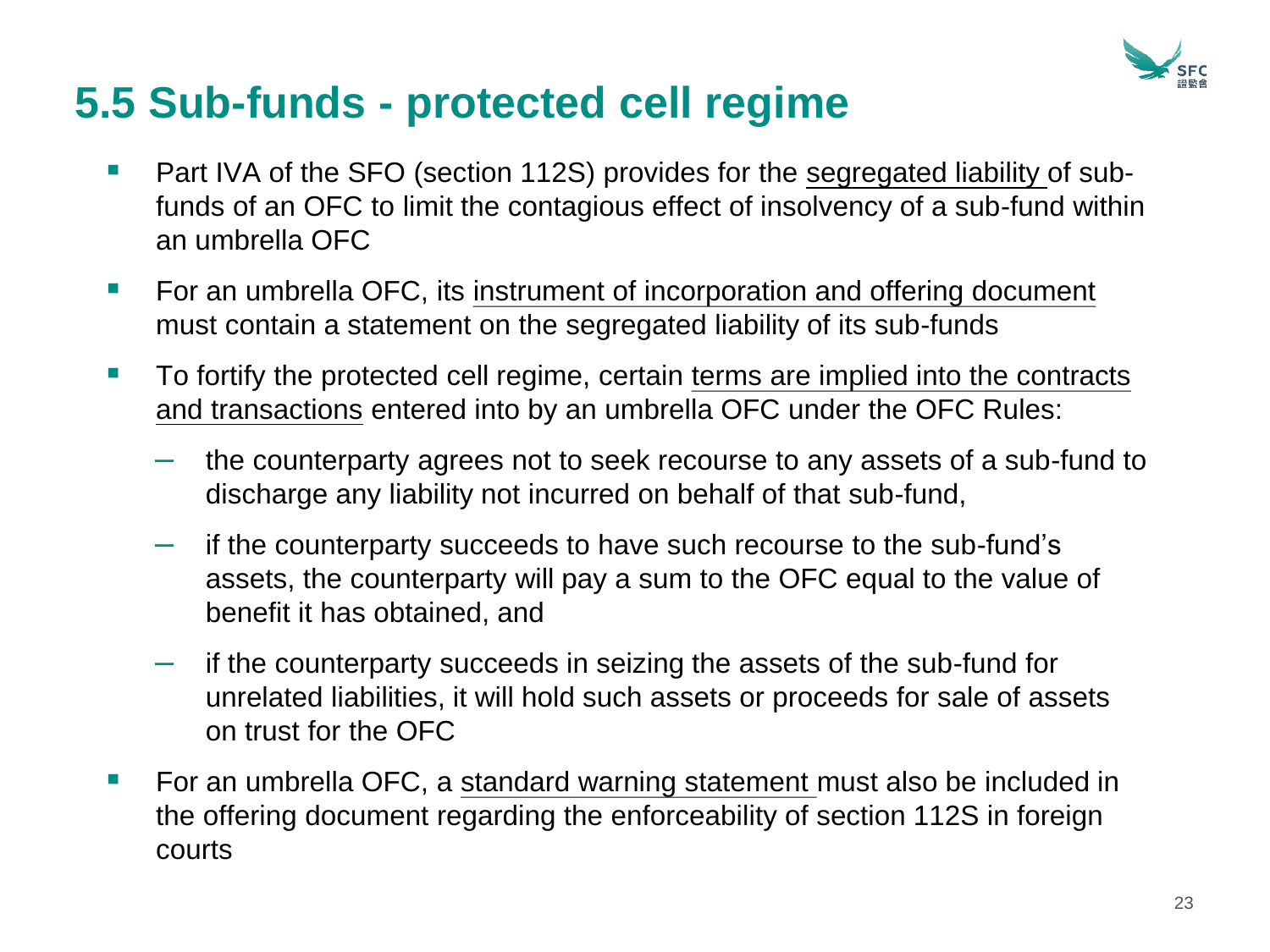# **5.6 Termination by application to the SFC**



#### **Key steps:**

- **Submit a termination proposal** with explanation of the proposed arrangements with:
	- $\triangleright$  a solvency statement approved by the board of directors confirming ability of OFC to meet liabilities within following 12 months
- **OFC to issue a termination notice to shareholders** (SFC's approval is only required for public OFC according to the UT Code), following which the OFC should no longer be marketed and shall not accept new subscriptions
- After realization of assets, settlement of liabilities and distribution of proceeds to shareholders, an OFC may **make an application to the SFC for cancellation of registration** enclosing:
	- $\triangleright$  the final accounts of the OFC accompanied by the auditor's report;
	- $\triangleright$  a declaration signed by the OFC board and the investment manager confirming completion of realization of assets and distribution of proceeds, and there are no outstanding liabilities
		- ➢ *Note: applicant should ensure that it has no outstanding tax liabilities by obtaining a tax clearance letter from the Inland Revenue Department*
	- $\triangleright$  an application for withdrawal of authorisation (in the case of a public OFC)
- **EXTERN 1** OFC to make written notification to investors prior to and upon cancellation of registration, with explanations as to the reasons for the termination and cancellation of registration
- Cancellation of registration with CR takes place automatically upon cancellation of registration with SFC, **no separate application to CR** by OFC will be required
- **E** Application will lapse if no approval is granted within the applicable processing time period as indicated in the first requisition issued by the SFC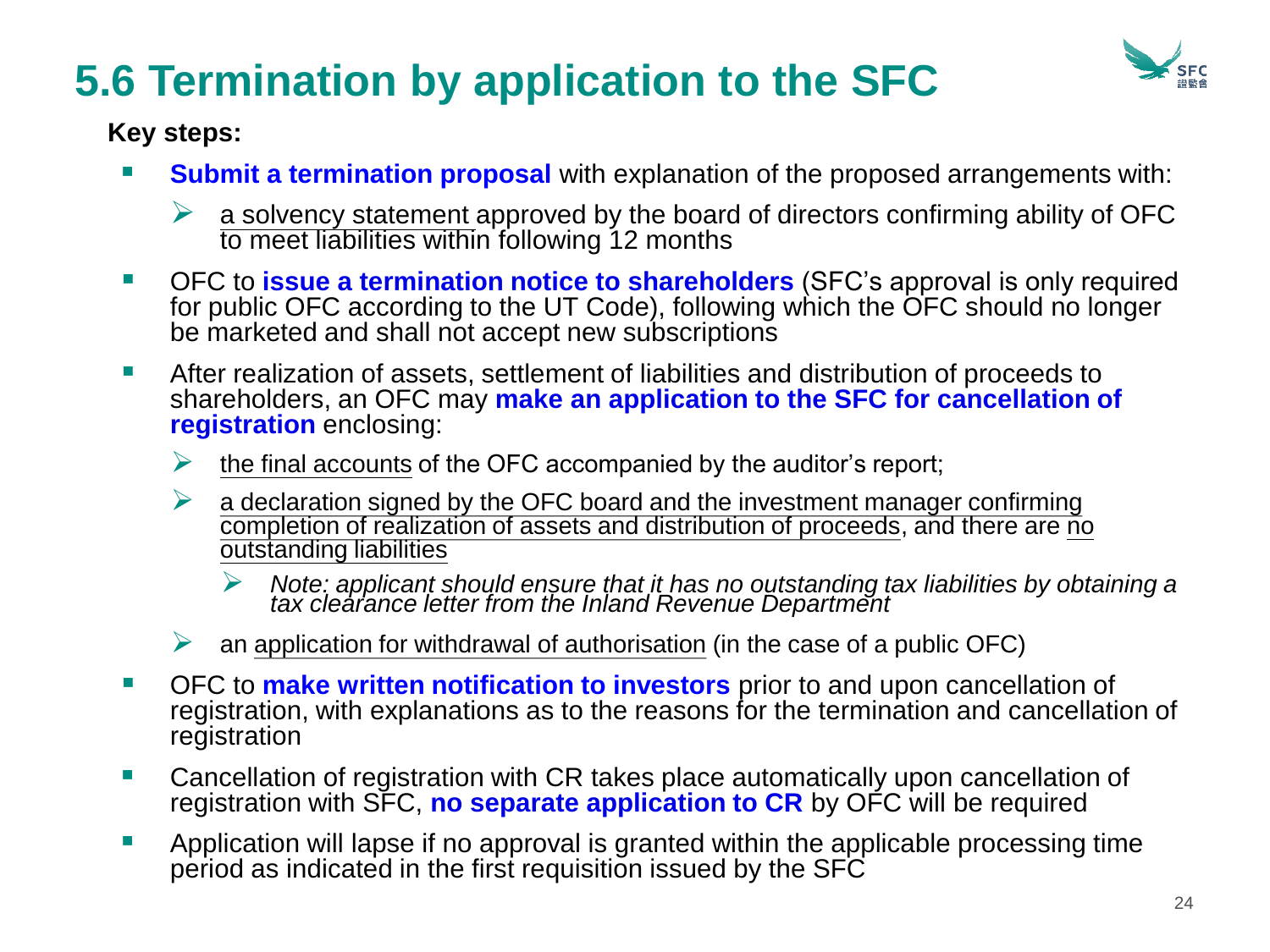

# **5.7 SFC filings**

- Various filings have to be made with the SFC:
	- ➢ Annual report
	- Interim report (if any)
	- ➢ Offering documents
	- ➢ Details of process agent appointed by an overseas director or custodian
	- ➢ Notice to SFC of a resolution to remove a director
	- $\triangleright$  Cessation of investment manager or custodian
	- $\triangleright$  Alteration of instrument of incorporation
	- $\triangleright$  Statement of circumstances issued by auditor or custodian
	- $\triangleright$  Winding up notifications
- Public OFCs have to comply with the requirements in the UT **Code**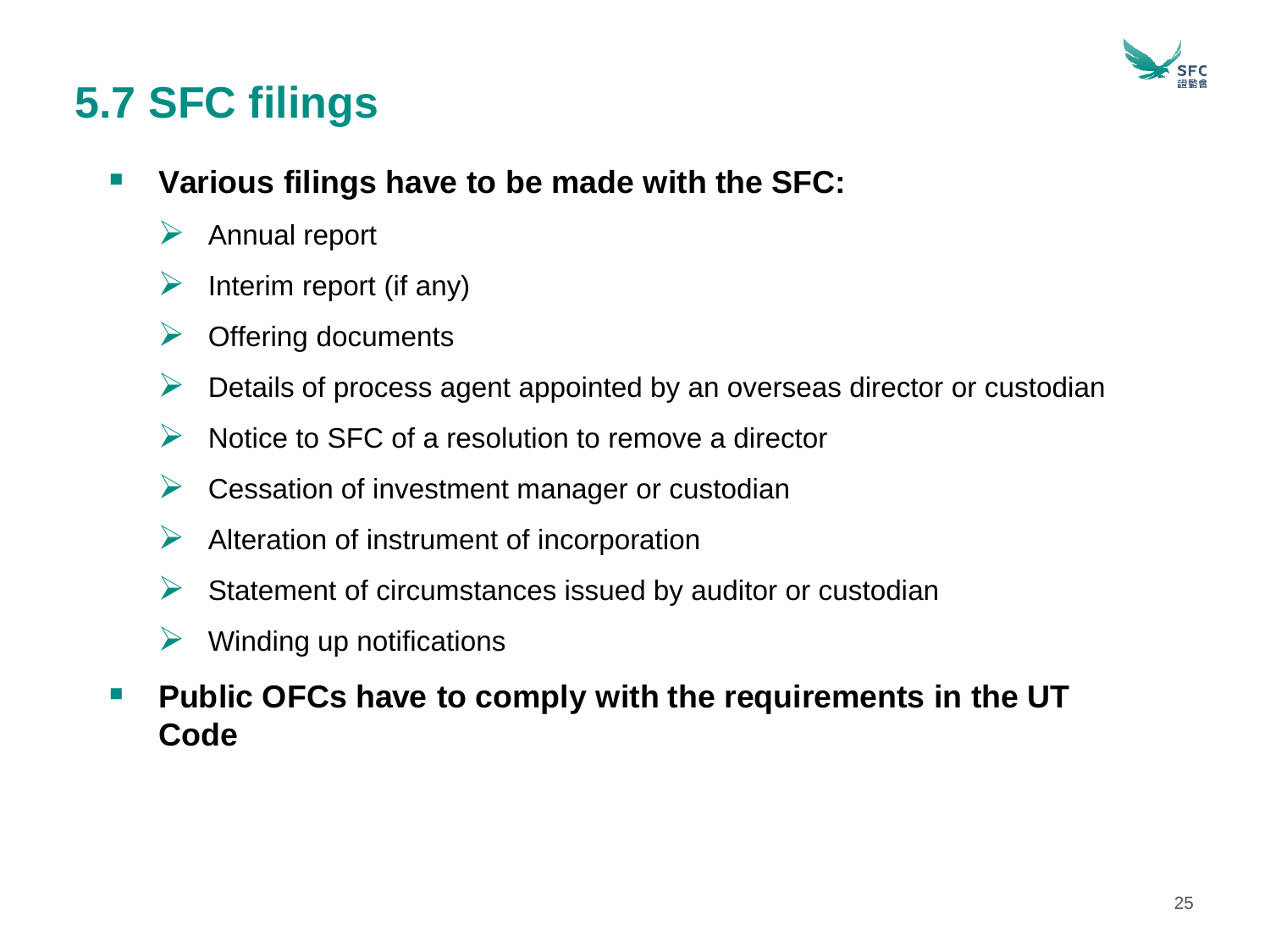# **5.8 Corporate filings**



- Various changes of OFCs are required to be reported to the CR, **for example:**
	- Change of company name
	- Change of address of registered office
	- Change of directors (appointment / cessation of appointment / change in particulars)
	- Alteration of instrument of incorporation

### ■ CR has 26 specified forms for OFC

■ Link to the forms: <https://www.cr.gov.hk/en/ofc/specified-forms.htm>

### ■ The following forms of CR should be submitted via SFC:

- OFCNC1(SFC) Incorporation Form
- OFCNC2(SFC) Notice of Change of Company Name
- OFCD1(SFC) Notice of Appointment of Director
- All other forms should be submitted to CR directly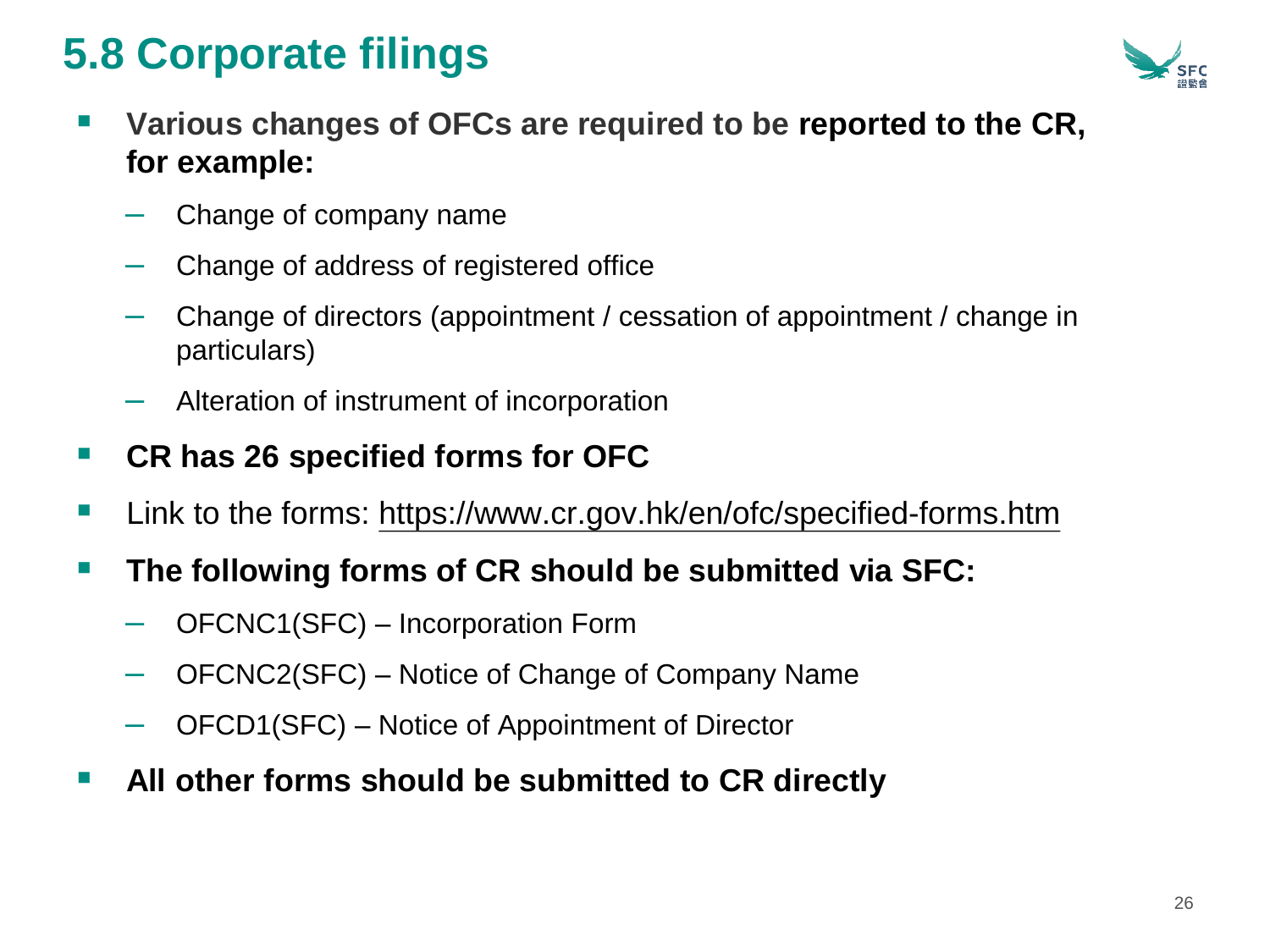

# **6. Fees applicable to OFCs**

- Public OFCs: No new fees only the existing fees for authorisation and post**authorisation annual fee for public funds apply to public OFCs**
- Private OFCs: Basic registration and post-registration fees

|              |                         | <b>Public OFC</b>                                                                                            | <b>Private OFC</b>                                                                                                       |
|--------------|-------------------------|--------------------------------------------------------------------------------------------------------------|--------------------------------------------------------------------------------------------------------------------------|
| Single OFC   |                         | Application fee: \$20,000<br>Authorisation fee: \$10,000<br><b>Post-authorisation</b><br>Annual fee: \$6,000 | Application and registration fee: \$5,000<br><b>Post registration</b><br>Per application for each item of change: \$300  |
| Umbrella OFC | For the umbrella        | Application fee: \$40,000<br>Authorisation fee: \$20,000<br><b>Post-authorisation</b><br>Annual fee: \$7,500 | Application and registration fee: \$10,000<br><b>Post registration</b><br>Per application for each item of change: \$300 |
|              | sub-fund<br>each<br>For | Application fee: \$5,000<br>Authorisation fee: \$2,500<br><b>Post-authorisation</b><br>Annual fee: \$4,500   | Application and registration fee: \$1,250<br><b>Post registration</b><br>Per application for each item of change: \$300  |
| VEC<br>N     |                         |                                                                                                              | Application for a modification or waiver of<br>requirements of OFC Rules: \$6,000                                        |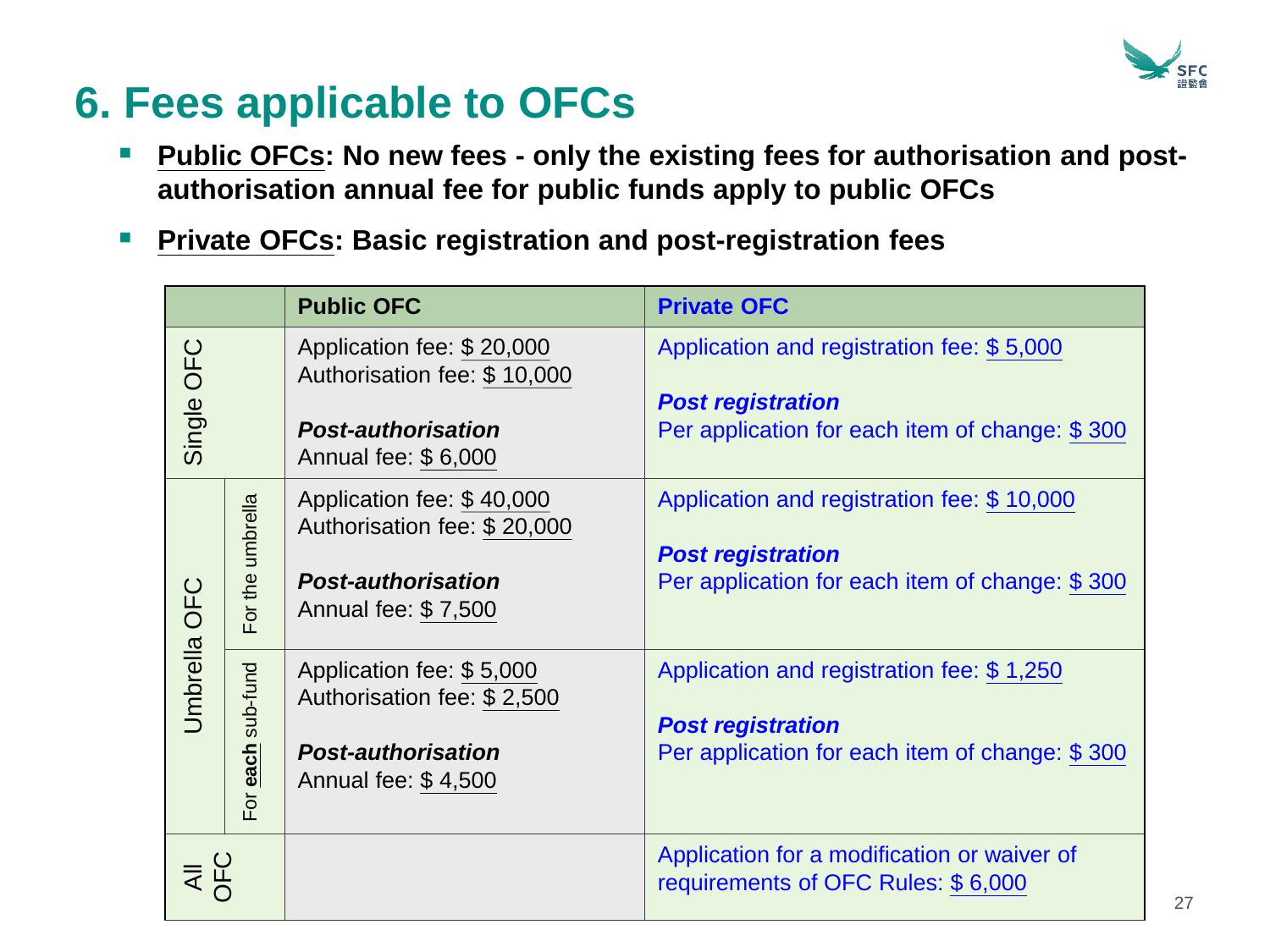

### **Investment managers**

- **Q: Can an OFC have an offshore investment manager which sub-delegates the investment management functions to a Type 9 licensed corporation?**
	- The investment manager of an OFC must be an intermediary licensed / registered for Type 9 regulated activity
	- The investment management functions can be further subdelegated to an offshore investment manager
	- The investment manager shall exercise due care in the selection, appointment and ongoing monitoring of its delegate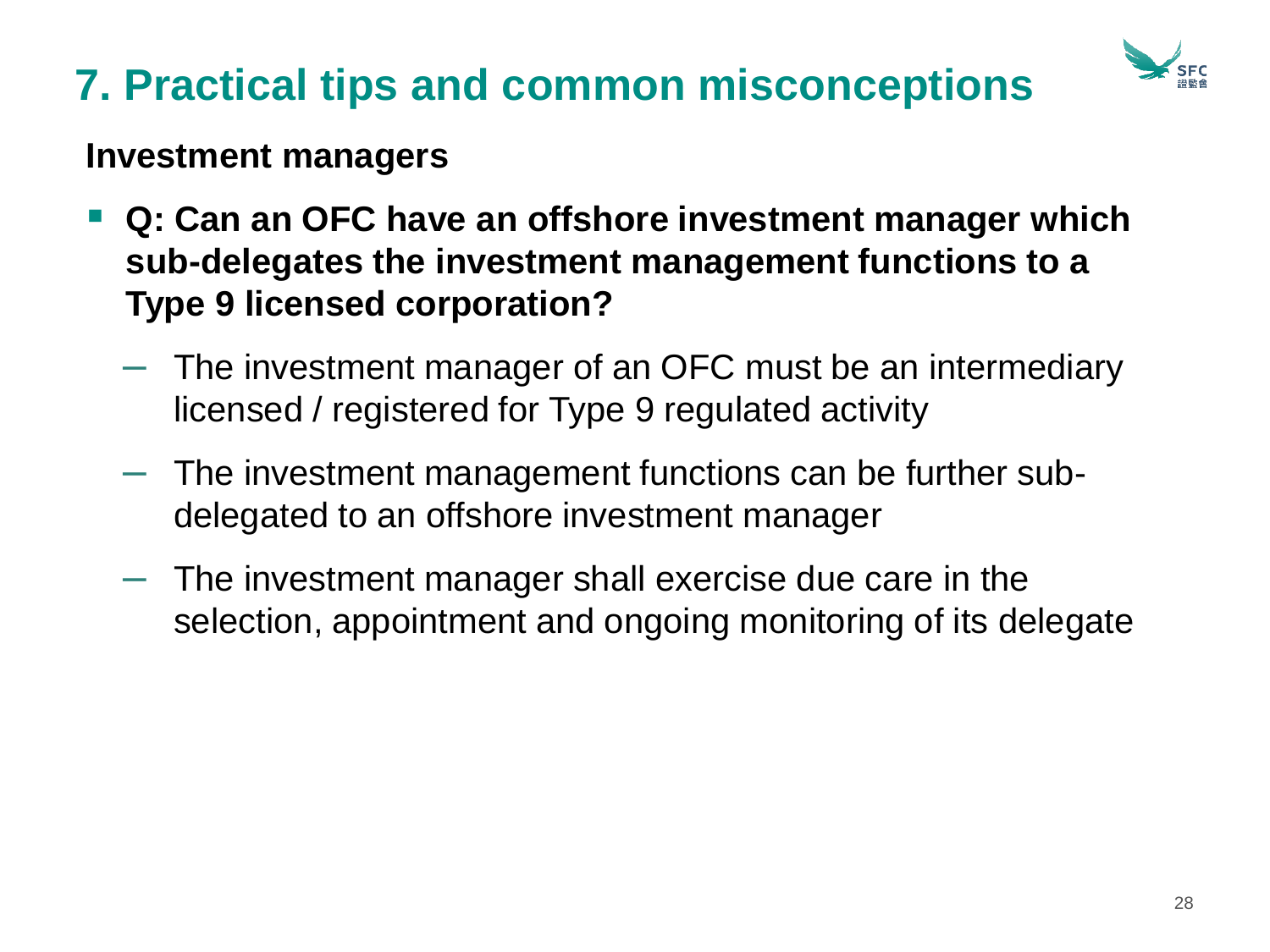

### **Investment managers**

- **Q: Can the investment manager of an OFC be an OFC director?**
	- The OFC must have at least two individual directors, with at least one independent director, who must not be a director or employee of the custodian
	- Directors / responsible officers of the investment manager can be OFC directors
- Q: Can the investment manager of an OFC also act as the **custodian?**
	- The custodian must be a separate legal entity from the investment manager of an OFC for investor protection purposes
	- If the custodian and the investment manager are bodies corporate having the same ultimate holding company, the custodian must be functionally independent of the investment manager
	- Internal controls must be in place to ensure persons fulfilling the custodial function are functionally independent from those fulfilling the investment management functions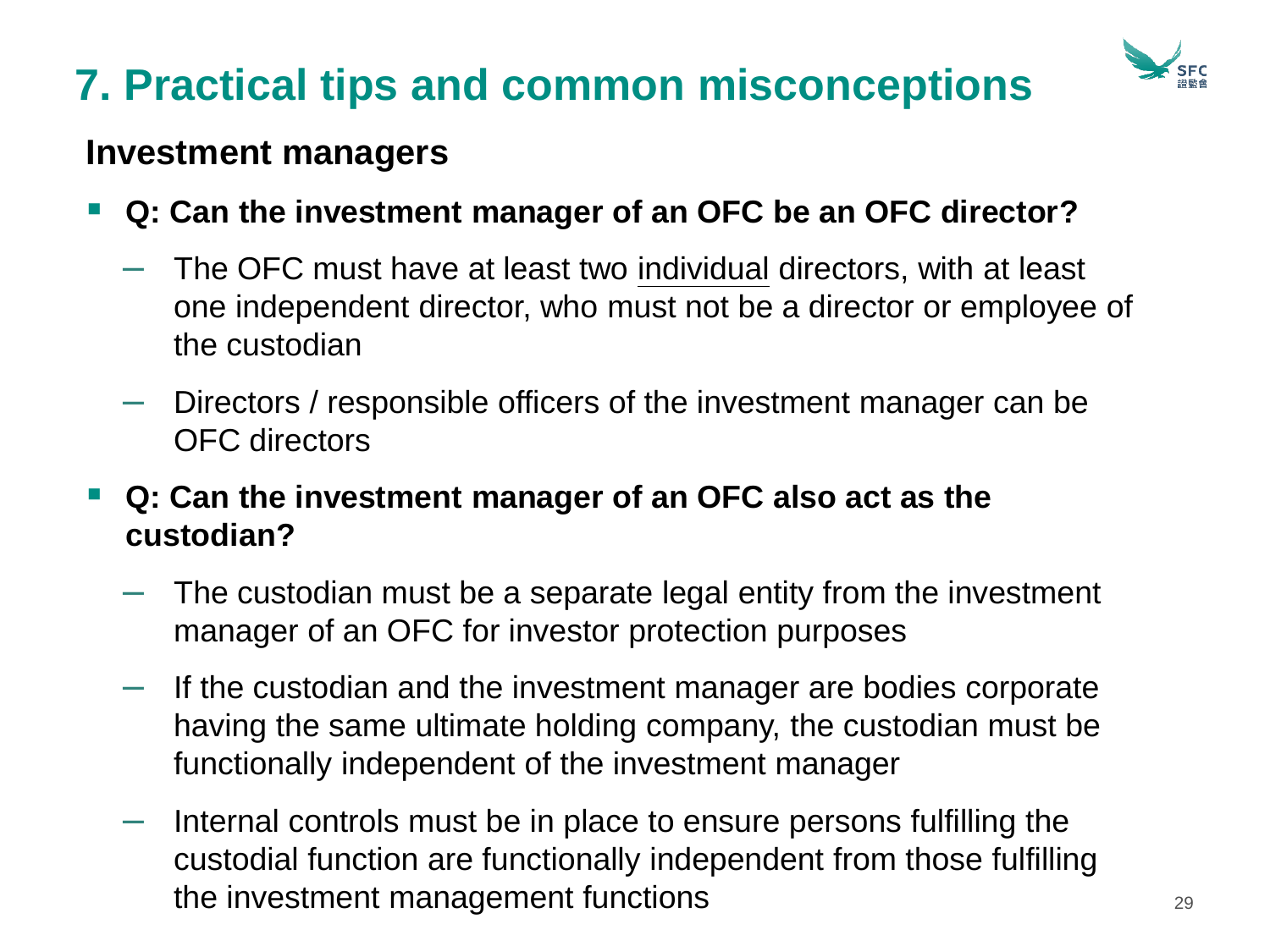

### **Investment managers**

- Q: Is it more onerous for investment managers to operate private **OFCs than offshore fund structures as private OFCs are regulated by the SFC?**
	- Investment managers of private OFCs are required to comply with the same conduct requirements in managing a private OFC as those that are applicable to them in managing an offshore fund structure in Hong Kong.
	- Such requirements include meeting the relevant "fit and proper" requirements and complying with the Fund Manager Code of Conduct and other existing conduct requirements applicable to investment managers as is the case for managing all types of private funds.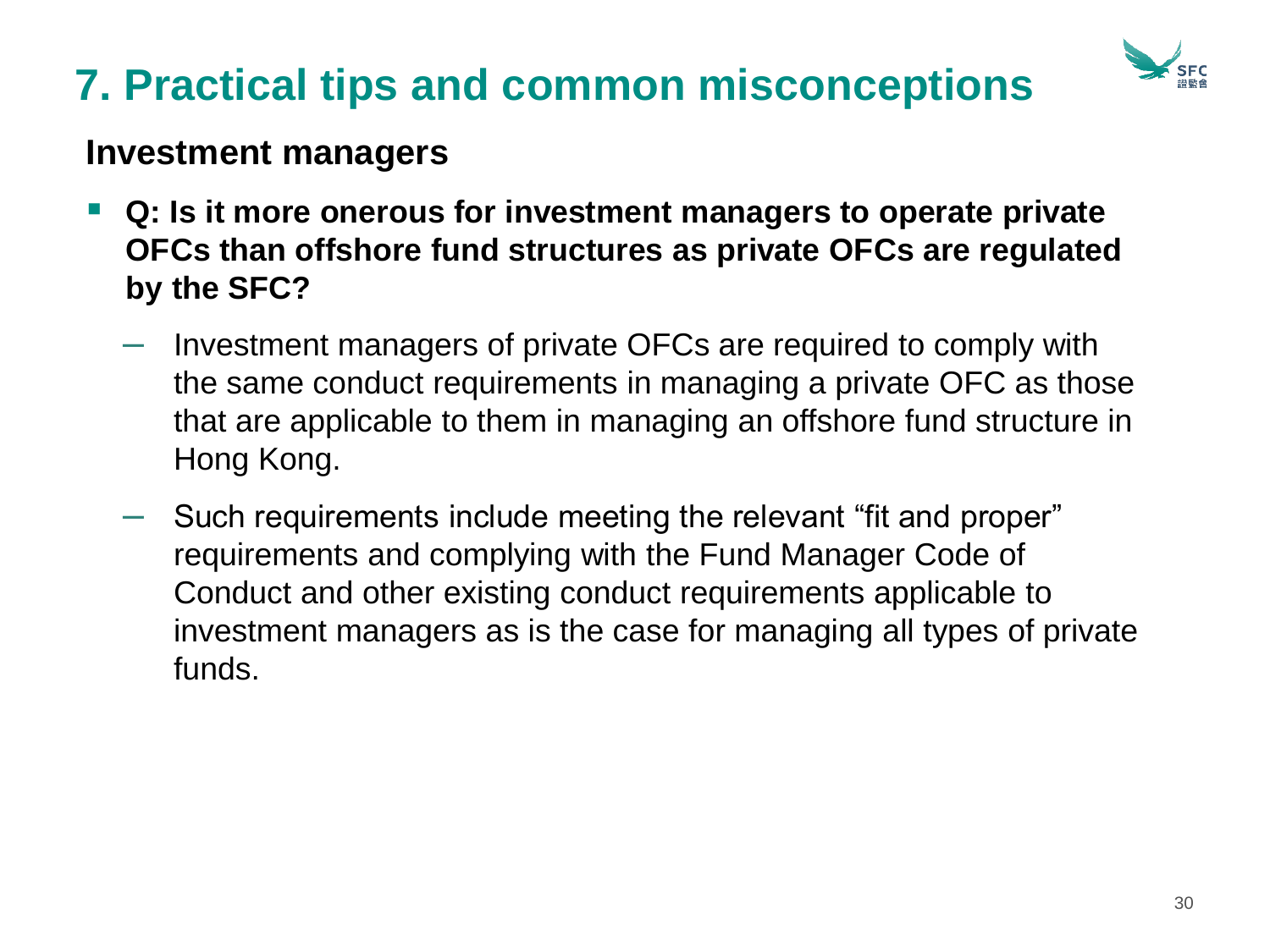

### **Custodians**

- **Q: Can multiple custodians or sub-custodians be appointed?**
	- The appointment of multiple custodians is permitted
	- Custodians can delegate their custody tasks to one or more subcustodians – i.e. appointment of multiple sub-custodians is permitted
	- A custodian shall exercise due care in the selection, appointment and ongoing monitoring of its delegate(s)
- **Q: Where multiple custodians are appointed, what would be the responsibilities of each custodian?**
	- Section 112ZA(4) of the SFO requires a custodian of an OFC to ensure the safe keeping of the scheme property of the OFC that is entrusted to it
	- Custodians should hold in its custody the scheme property of the OFC that is entrusted to it which can be so held; and maintain a proper record of all other scheme property entrusted to it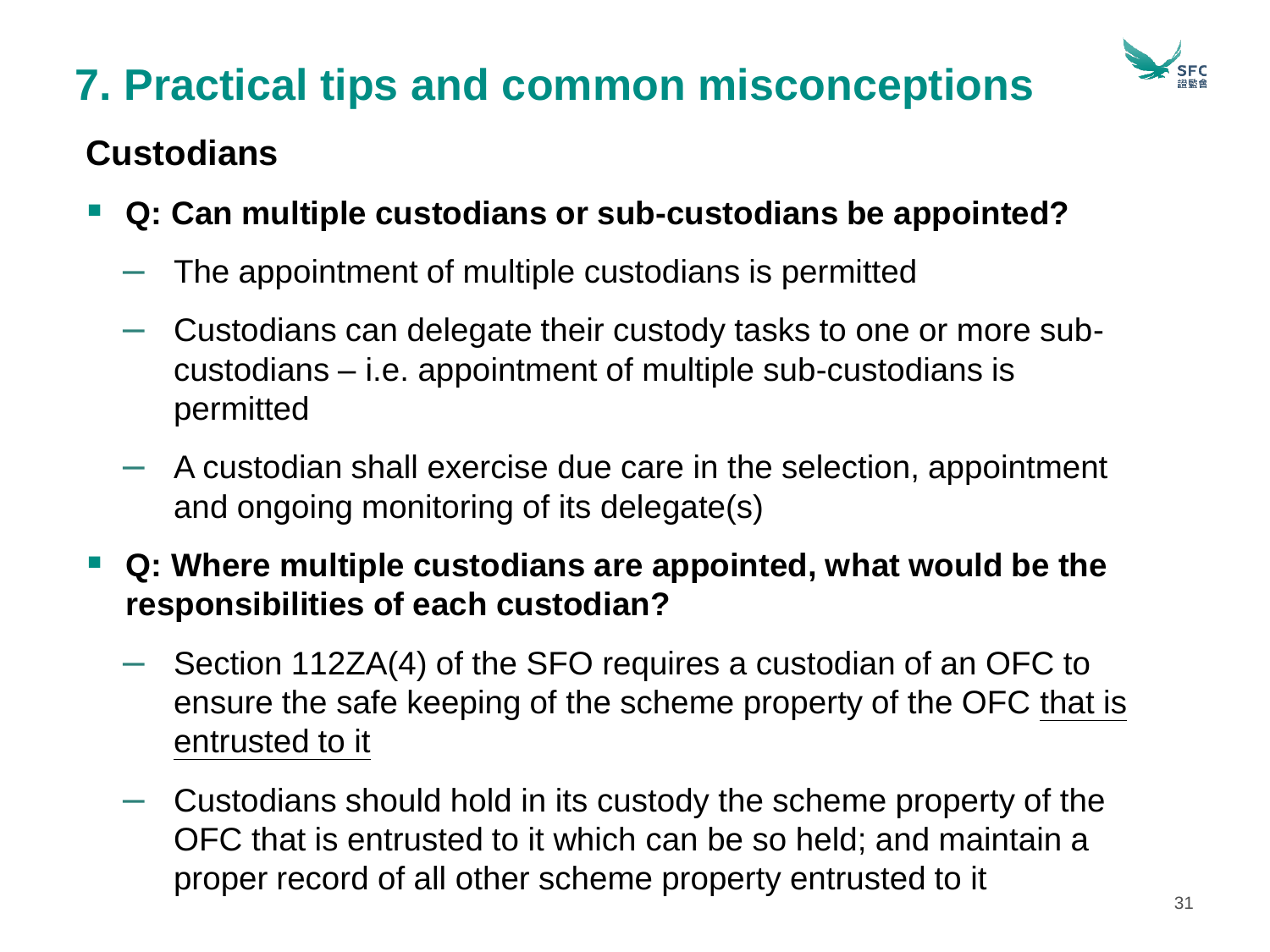

### **Custodians**

- Q: Can different sub-funds appoint different custodians with **respect to each sub-fund?**
	- The appointment of multiple custodians is permitted, it is possible for an OFC to appoint different custodians with respect to each of its sub-funds
	- However, it is the OFC (rather than the sub-fund) that appoints the custodians as the sub-fund is a not legal person separate from the OFC pursuant to section 112S(6) of the SFO
	- Each of the custodians of the sub-funds is required to ensure the safe keeping of the scheme property of the OFC that is entrusted to it
	- Instrument of incorporation can demarcate the legal and regulatory responsibilities of different custodians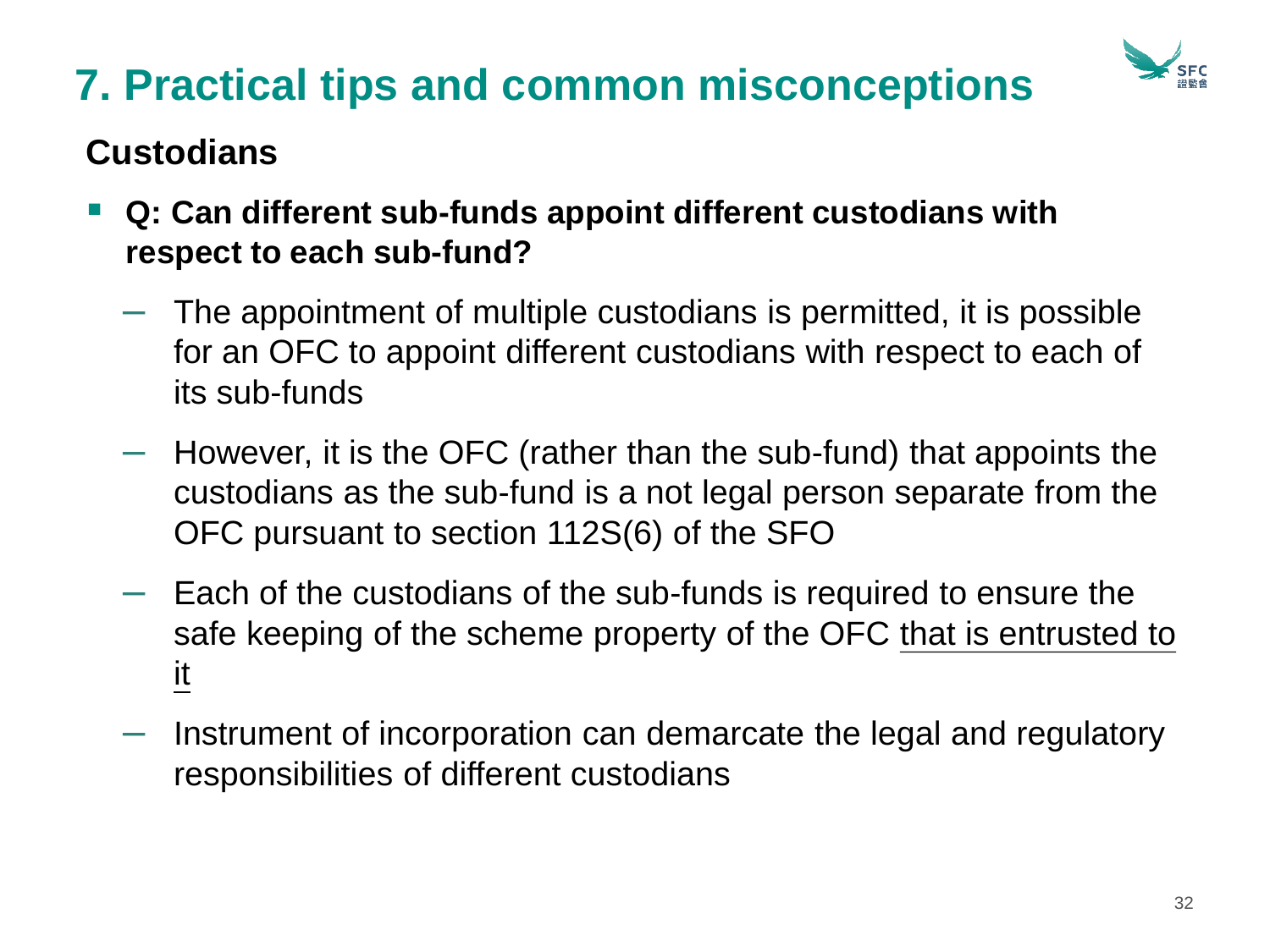

### **Custodians**

- Q: Can overseas prime brokers act as custodians for private OFCs?
	- These entities are already currently eligible to act as custodians for private OFCs if they meet the requirements in 4.2(d) of the UT Code

### **Structure**

- **Q: Can a public umbrella OFC house a private sub-fund?**
	- A public umbrella OFC may have both publicly-offered and privatelyoffered sub-funds

### ▪ **Q: Can a closed-ended fund adopt an OFC structure?**

- A "closed-ended" fund (ie funds which are subject to redemption restrictions) may use an OFC structure
- SFO enables an OFC to have variable capital and does not preclude an OFC from imposing redemption restrictions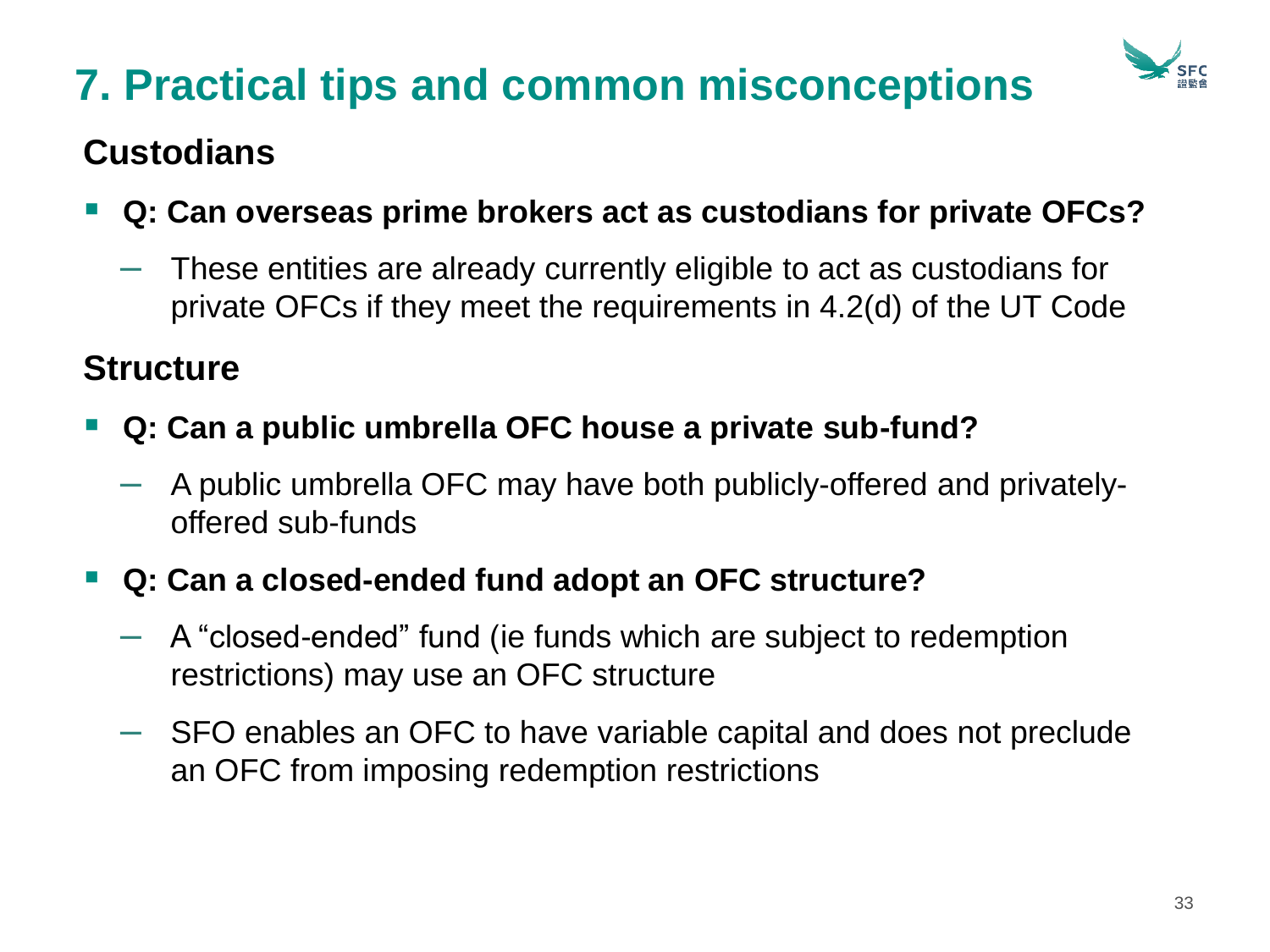

### **Private OFC investment scope**

- **Q: Can private OFCs invest in virtual assets?**
	- There are no investment restrictions private OFCs can invest in all asset classes
	- $-$  The investment manager should ensure it has sufficient resources and experience for the proper performance of their duties having regard to the type and nature of assets under their management
	- The custodian should also
		- ensure it has sufficient experience and expertise in safekeeping the asset types in which the OFC invests
		- maintain adequate internal controls and systems commensurate with the custodial risks specific to the type and nature of assets in which the OFC invests
	- The OFC should make clear disclosures on all material risks specific to the type and nature of the assets in which the OFC invests
	- The SFC has issued circulars regarding virtual asset portfolio managers, which may require terms and conditions to be imposed on the licence of such managers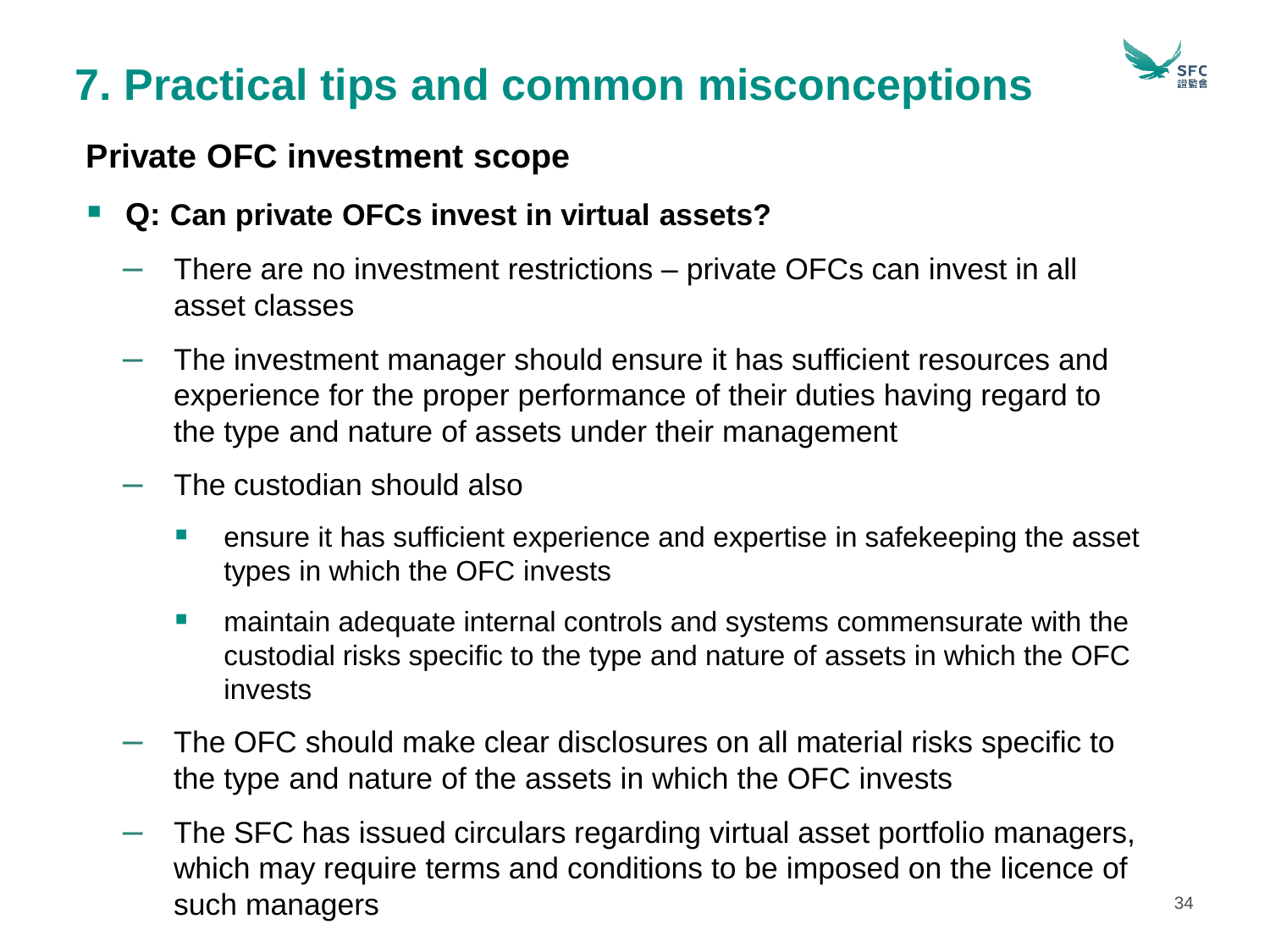

### **OFC application**

- Q: Whether an OFC application must be submitted by a **solicitor or law firm?**
	- There is no requirement that an application for registration of OFC must be submitted by a solicitor or law firm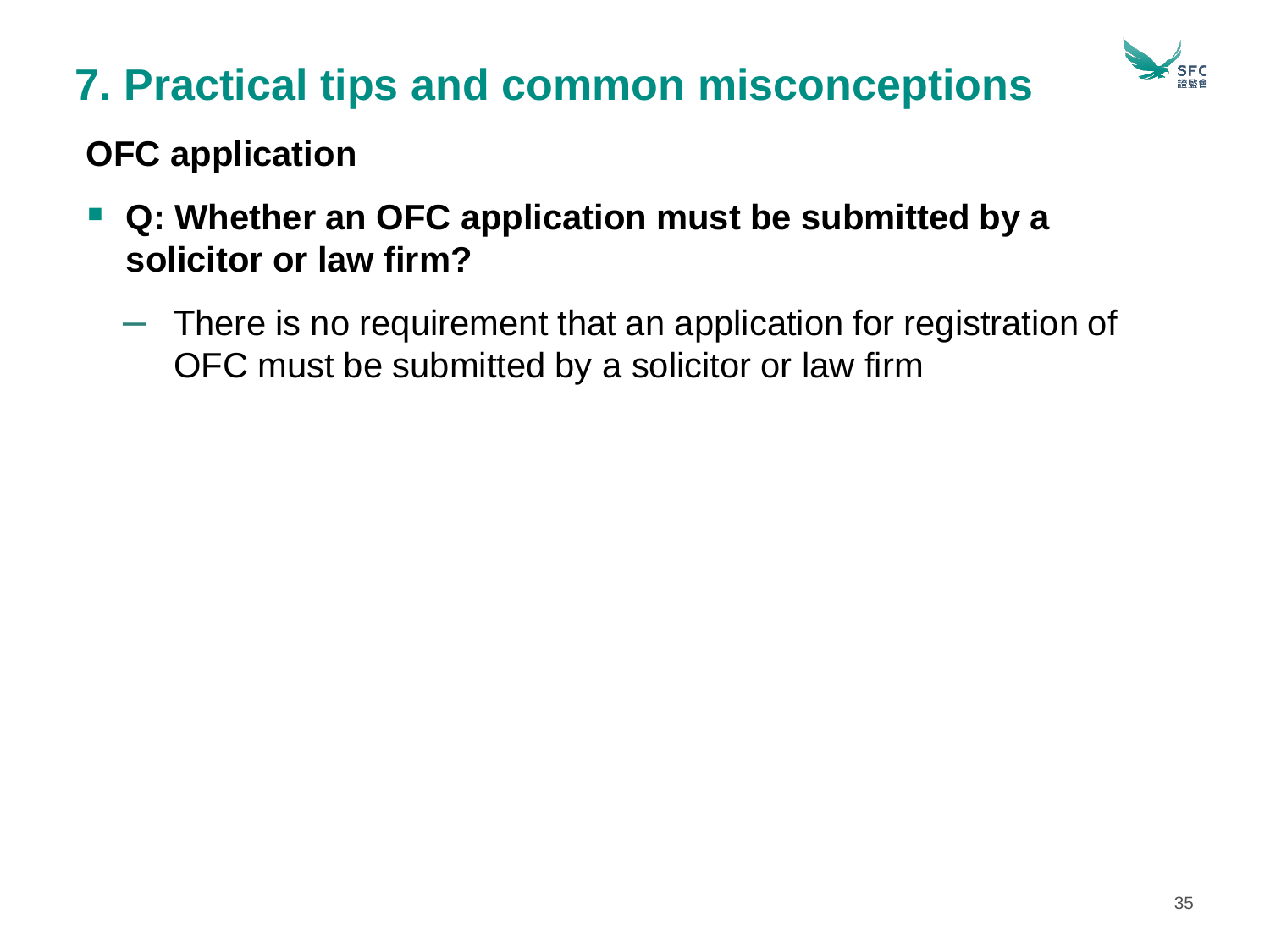

### ■ Cost-savings over offshore structure

- Saves management time and costs by dealing with one jurisdiction instead of two
- Avoid extra offshore layer of service providers
- Public OFCs: No new fees only the existing fees for public funds
- Private OFCs: Basic registration and post-registration fees on per change basis

### ▪ **Caters for different types of funds**

– The OFC can be used for public, private, open-ended, closed-ended, listed or unlisted funds

### ■ Tax incentives

- Public OFCs: enjoy same profits tax exemption as other SFC-authorised public funds
- Private OFCs: enjoy profits tax exemption since roll out of the regime in July 2018, enhanced tax exemption regime commenced on 1 April 2019 **(see Appendix)**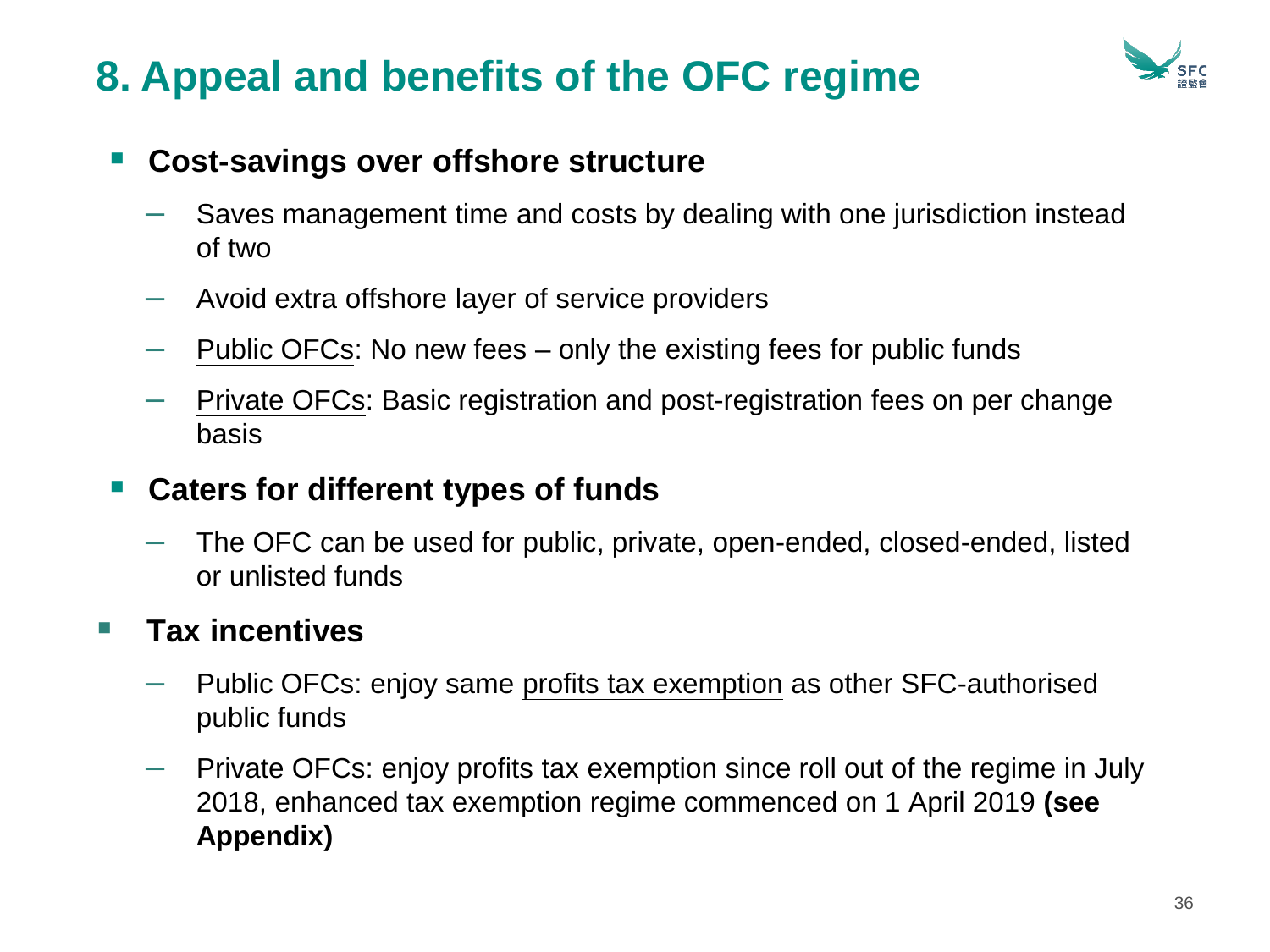

### ■ Facilitates international fund distribution

– Corporate funds are more popular with investors internationally

### **Mutual recognition of funds**

- OFCs eligible under the scope of MRF arrangements with various overseas regulatory authorities:
	- FINMA (Switzerland), AMF (France), FCA (UK), CSSF (Lux) and AFM (Netherlands) (and SEC (Thailand) when implemented)

### **Greater Bay Area (GBA) Wealth Management Connect Scheme**

– Hong Kong-domiciled SFC-authorized funds (including SFCauthorized OFCs) will be eligible under the GBA Wealth Management Connect scheme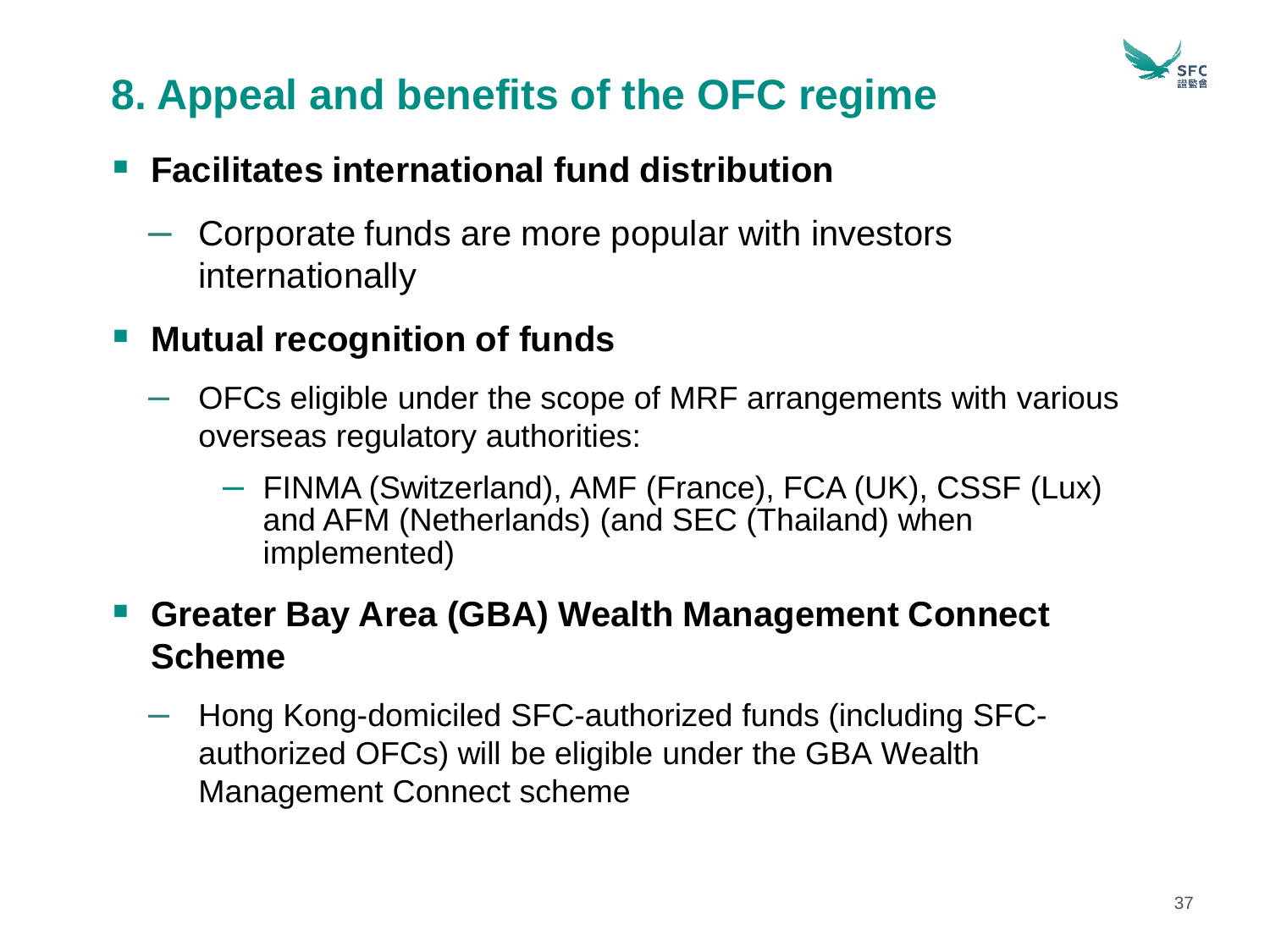

### **Fast set-up**

- "One-stop" approach: submit establishment documents to SFC only, no need to submit separately to the CR or Inland Revenue Department
- Public OFCs same as other public funds, ranging between 1-3 months depending on standard/ non-standard application, simultaneous authorisation and registration
- Private OFCs generally less than one month, subject to general principles and basic requirements only
- Template instrument of incorporation available
- **May tap into Hong Kong's deep capital pool sourced from local and international investors**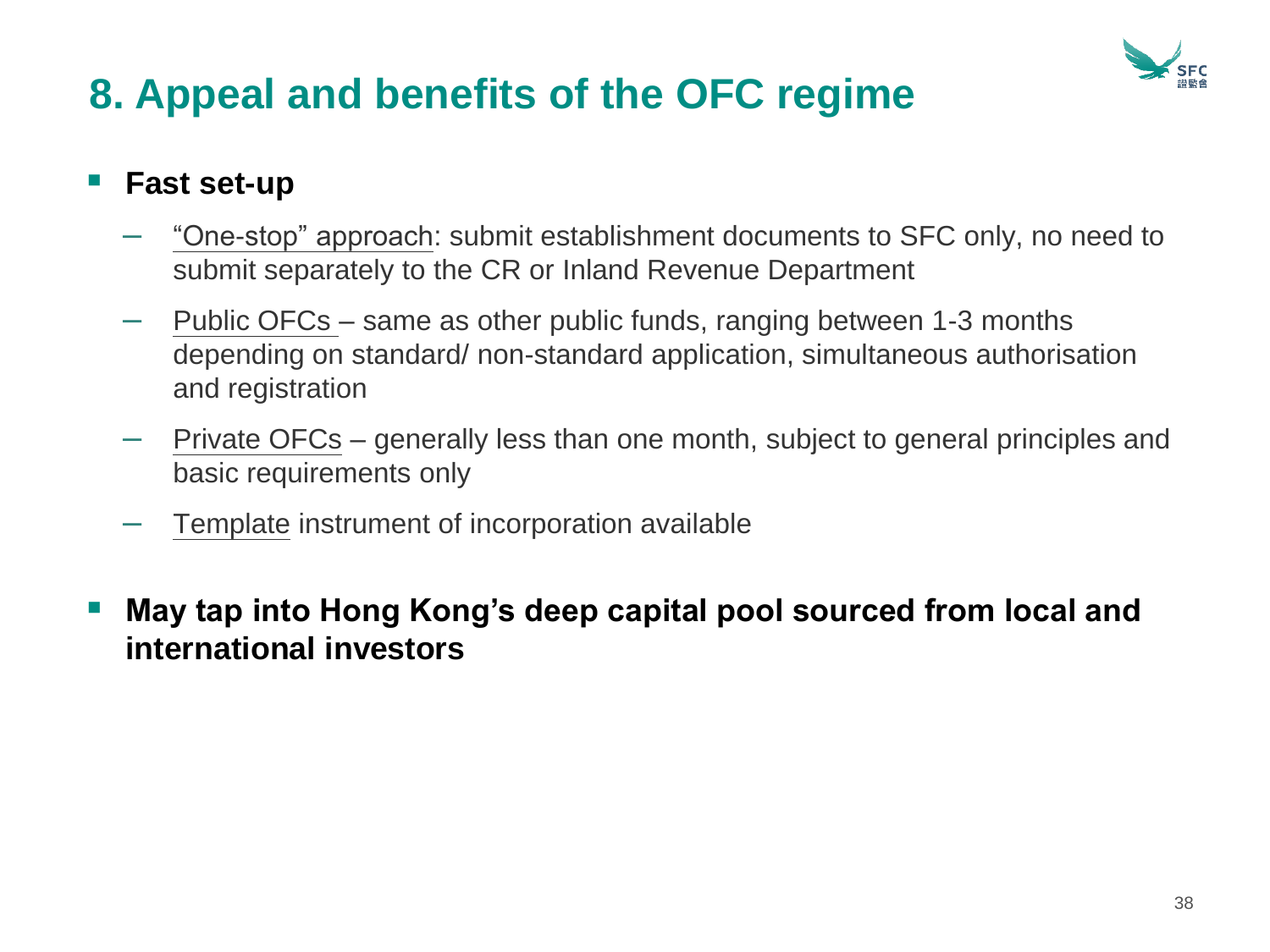

#### **Easy management and administrative convenience**

- Private OFCs: flexibility in setting redemption terms and conditions, no annual fees, minimal approval for changes
- Public OFCs: approvals required on par with other SFC-authorised funds
- No annual returns nor mandatory annual general meetings

#### **Protected-cell feature**

– Statutory segregation of liabilities of sub-funds increases investors' confidence

#### **Investor protection and confidence in robust regime**

- Funds in traditional offshore jurisdictions come under increasing international scrutiny
- Hong Kong's adherence to international standards promotes investors confidence in its investment products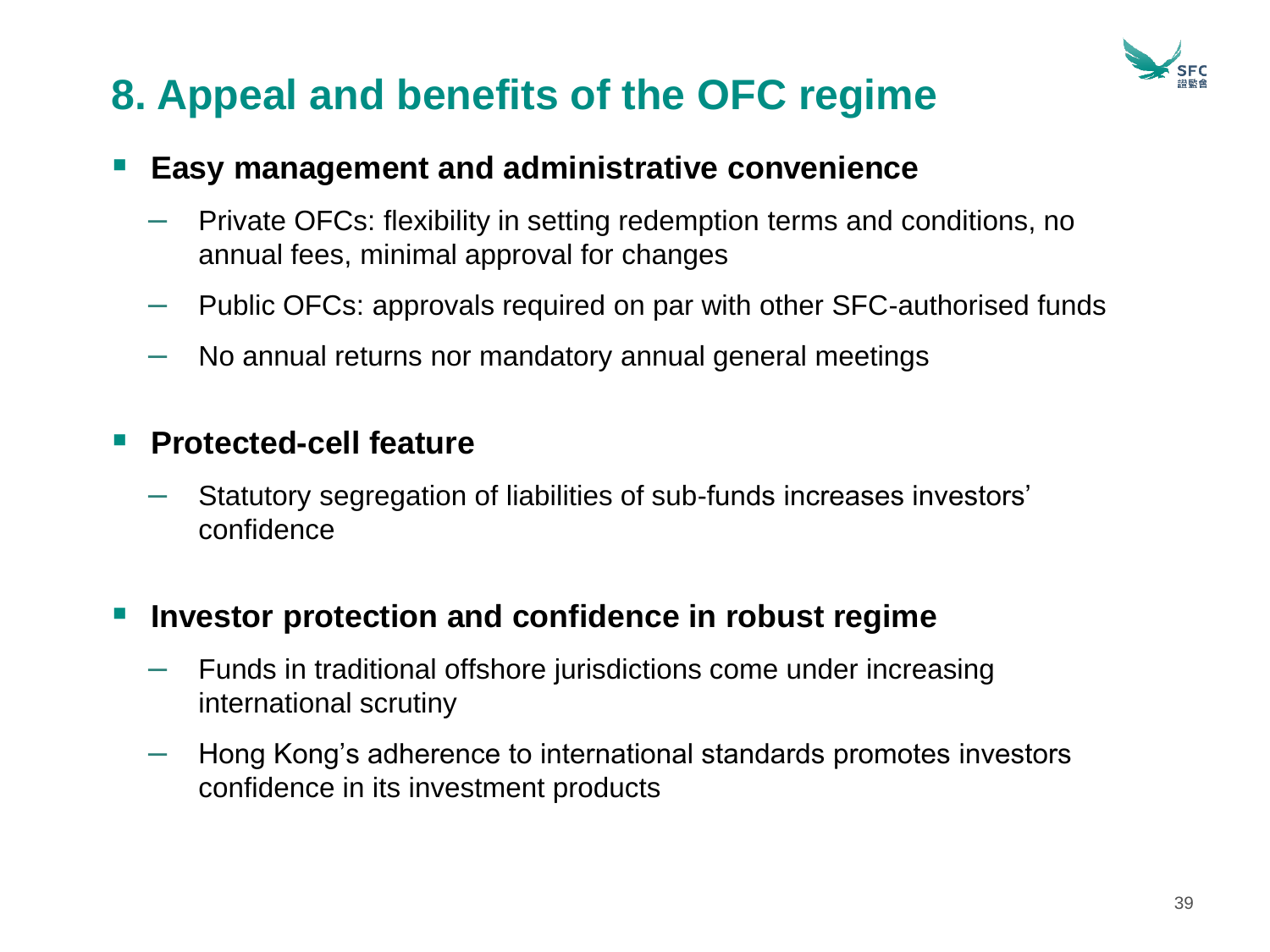# **9. Proposed re-domiciliation mechanism**



### **Background**

- To create a commercially viable and facilitating mechanism with legal and tax certainty for foreign corporate funds to re-locate to Hong Kong
- Further develop fund administration and ancillary services bring more jobs and business opportunities to the local fund and professional services industries
- Conversion from unit trusts to OFCs already possible no restriction on the restructuring of unit trusts into OFCs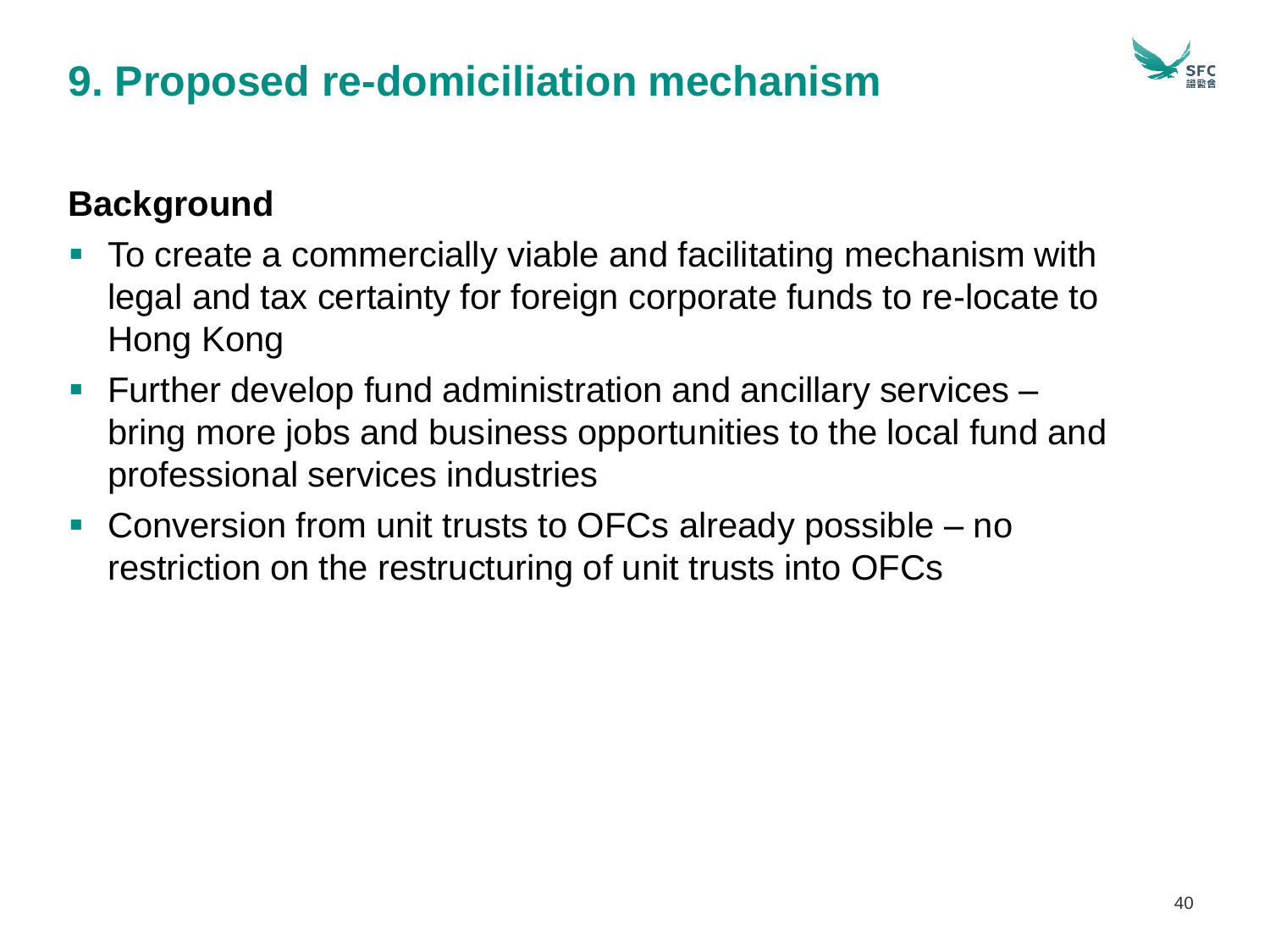## **9. Proposed re-domiciliation mechanism**



### **Benefits of re-domiciliation to Hong Kong**

- Existing corporate identity, continuity and track record can be preserved
- OECD economic substance requirements higher costs for offshore funds
- Saves management time and costs avoid extra offshore layer of service providers
- Stamp duty savings and profit tax treatment
	- No stamp duty will arise
	- Same profits tax position as newly formed OFCs
- Strong community of investors and professional service providers, proximity to Mainland China and active IPO market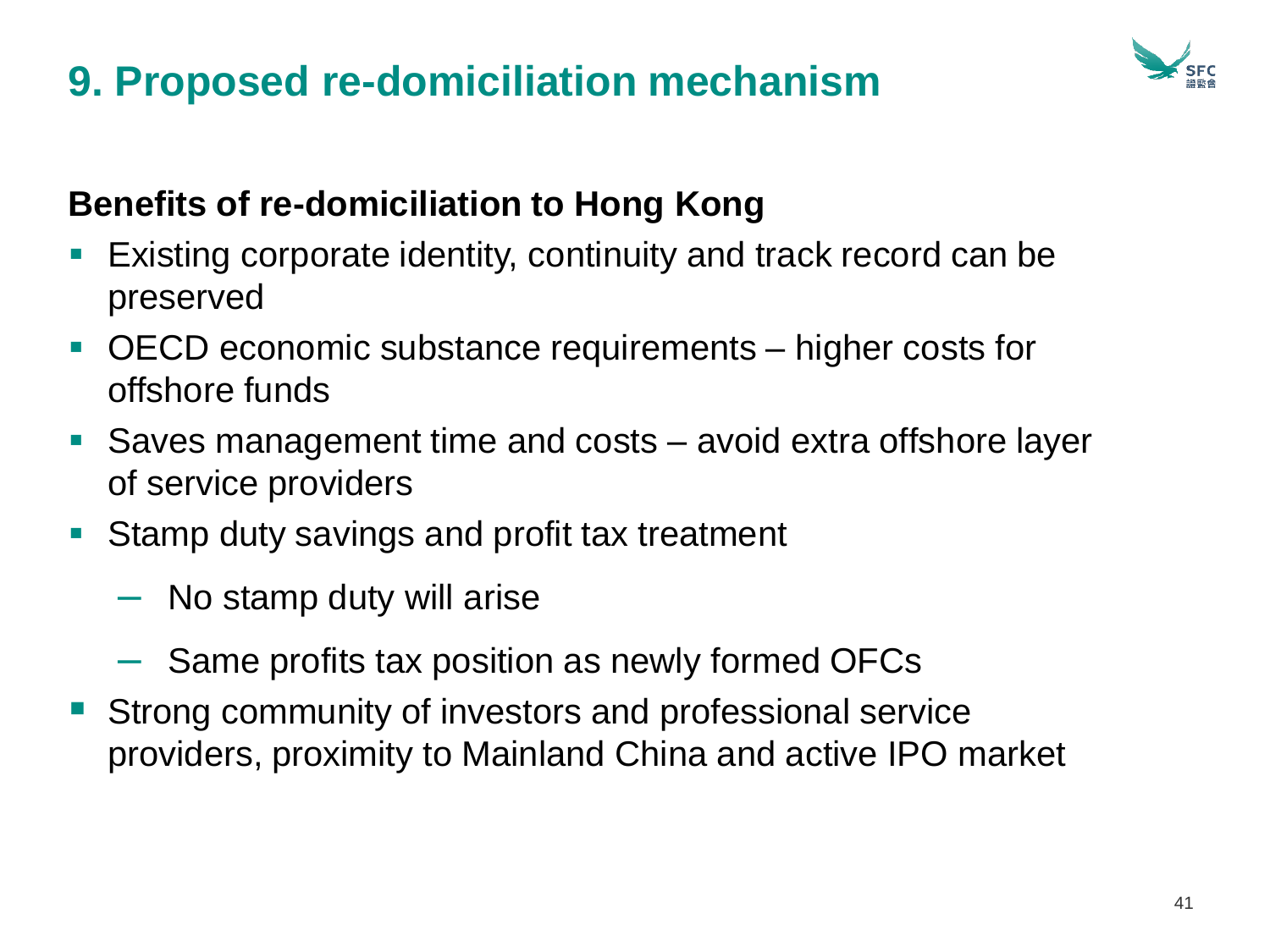## **9. Proposed re-domiciliation mechanism**



### **Registration by way of re-domiciliation process**

- Same key registration requirements as those for registering a newly-established OFC under the SFO and the OFC Rules
- All documents to be submitted to SFC, for example:
	- copy of certificate of incorporation
	- constitutive document
	- directors' confirmation of certain matters (eg solvency of fund)
- The fund must de-register in its place of incorporation within 60 days after issue of the certificate of re-domiciliation

*The Administration introduced the relevant legislative proposal into Legco in July 2021*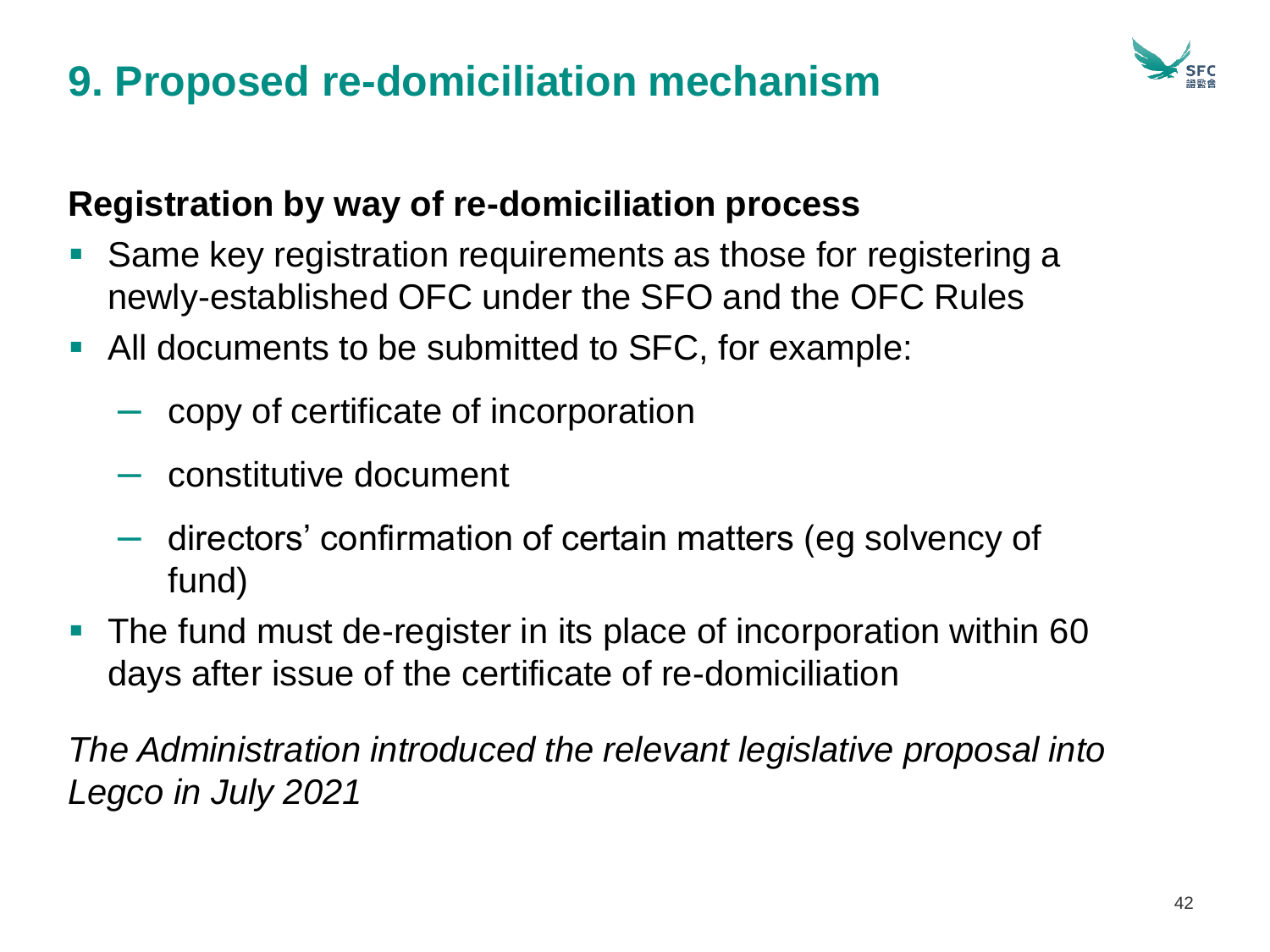

#### ■ **Forms and checklists on SFC's website**

| <b>SECURITIES AND</b><br><b>FUTURES COMMISSION</b>                                                        | ⊙ FAQs • Forms ← Lodge a complaint ∴ Media corner<br>$- A A + A$<br><b>Contact Us</b><br>Eng 繁簡<br><b>Sitemap</b><br>About the SFC Regulatory functions Rules and standards Published resources News and announcements Career | $\theta$ in<br>Q Search |
|-----------------------------------------------------------------------------------------------------------|-------------------------------------------------------------------------------------------------------------------------------------------------------------------------------------------------------------------------------|-------------------------|
| <b>Intermediaries</b><br><b>Trading</b><br><b>Takeovers and mergers</b><br><b>Disclosure of interests</b> | Home > Forms > Investment products > Investment products: Forms & checklists<br>Investment products: Forms & checklists                                                                                                       |                         |
| <b>Investment products</b>                                                                                | Unit Trusts and Mutual Funds                                                                                                                                                                                                  | $\ddot{}$               |
| public OFCs -                                                                                             | Schemes under Mutual Recognition Arrangements                                                                                                                                                                                 | $\mathbf +$             |
|                                                                                                           | Mandatory Provident Fund Products and Pooled Retirement Funds                                                                                                                                                                 | $\ddot{}$               |
|                                                                                                           | <b>Investment-Linked Assurance Schemes</b>                                                                                                                                                                                    | $\mathbf +$             |
|                                                                                                           | Paper Gold Schemes                                                                                                                                                                                                            | $\ddot{}$               |
|                                                                                                           | <b>Unlisted Structured Investment Products</b>                                                                                                                                                                                | $\ddot{}$               |
|                                                                                                           | <b>Real Estate Investment Trusts</b>                                                                                                                                                                                          | $\ddot{}$               |
| private OFCs                                                                                              | Private Open-ended Fund Companies                                                                                                                                                                                             | $\mathbf +$             |
|                                                                                                           | <b>On-Going Compliance Forms</b>                                                                                                                                                                                              | ┿                       |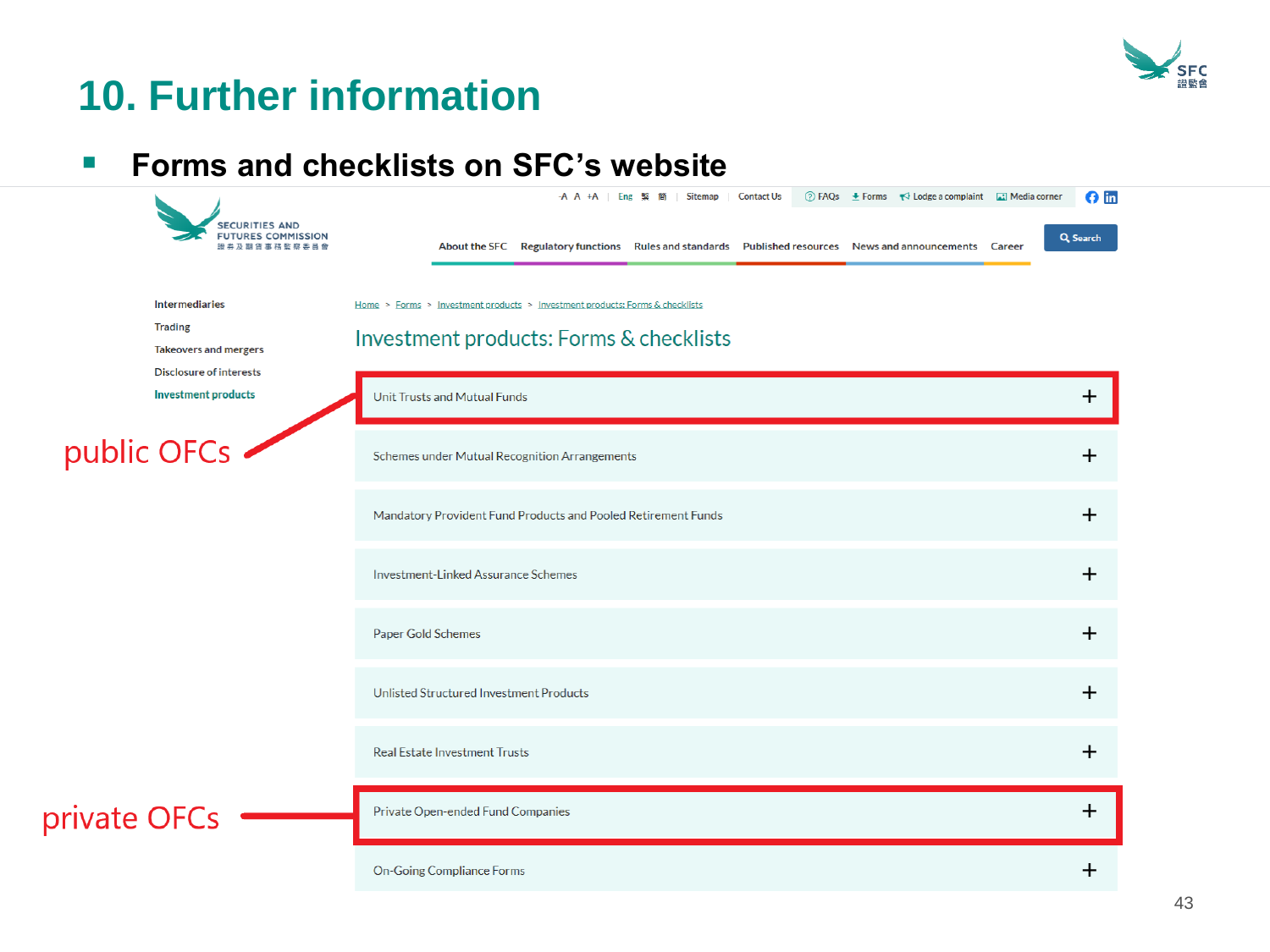

■ **Revised information checklist reflecting the changes in internal control requirements for custodian**

|                | Private Open-ended Fund Companies                                                                                                                                             |            |                             |  |
|----------------|-------------------------------------------------------------------------------------------------------------------------------------------------------------------------------|------------|-----------------------------|--|
| <b>Item</b>    | Name of the forms and checklists                                                                                                                                              |            | <b>Forms and checklists</b> |  |
|                |                                                                                                                                                                               | <b>PDF</b> | <b>MS Word</b>              |  |
| 1              | Application Form for Registration of a Private Open-ended Fund Company or Establishment of a<br>Privately Offered Sub-fund of an Open-ended Fund Company                      | Download   | Download                    |  |
| $\overline{2}$ | Information Checklist for Application for Registration of a Private Open-ended Fund Company<br>or Establishment of a Privately offered Sub-fund of an Open-ended Fund Company | Download   | Download                    |  |
| 3              | Application Form for Approval of Appointment of Director, Custodian or Investment Manager of<br>an Open-ended Fund Company                                                    | Download   | Download                    |  |
| 4              | Application Form for Approval of Change of Name of an Open-ended Fund Company or Sub-fund<br>of an Open-ended Fund Company                                                    | Download   | Download                    |  |
| 5              | Information Checklist for Application for Approval of Appointment of Director, Custodian or<br>Investment Manager of a Private Open-ended Fund Company                        | Download   | Download                    |  |
| 6              | Template of Instrument of Incorporation for Umbrella Private OFC                                                                                                              | Download   | Download                    |  |
| 7              | Application Form for Cancellation of Registration of an Open-ended Fund Company or<br>Termination of a Sub-fund of an Open-ended Fund Company                                 | Download   | Download                    |  |
| 8              | Information Checklist for Termination of a Private OFC or Privately Offered Sub-fund under<br>Chapter 10 of the Code on Open-ended Fund Companies                             | Download   | Download                    |  |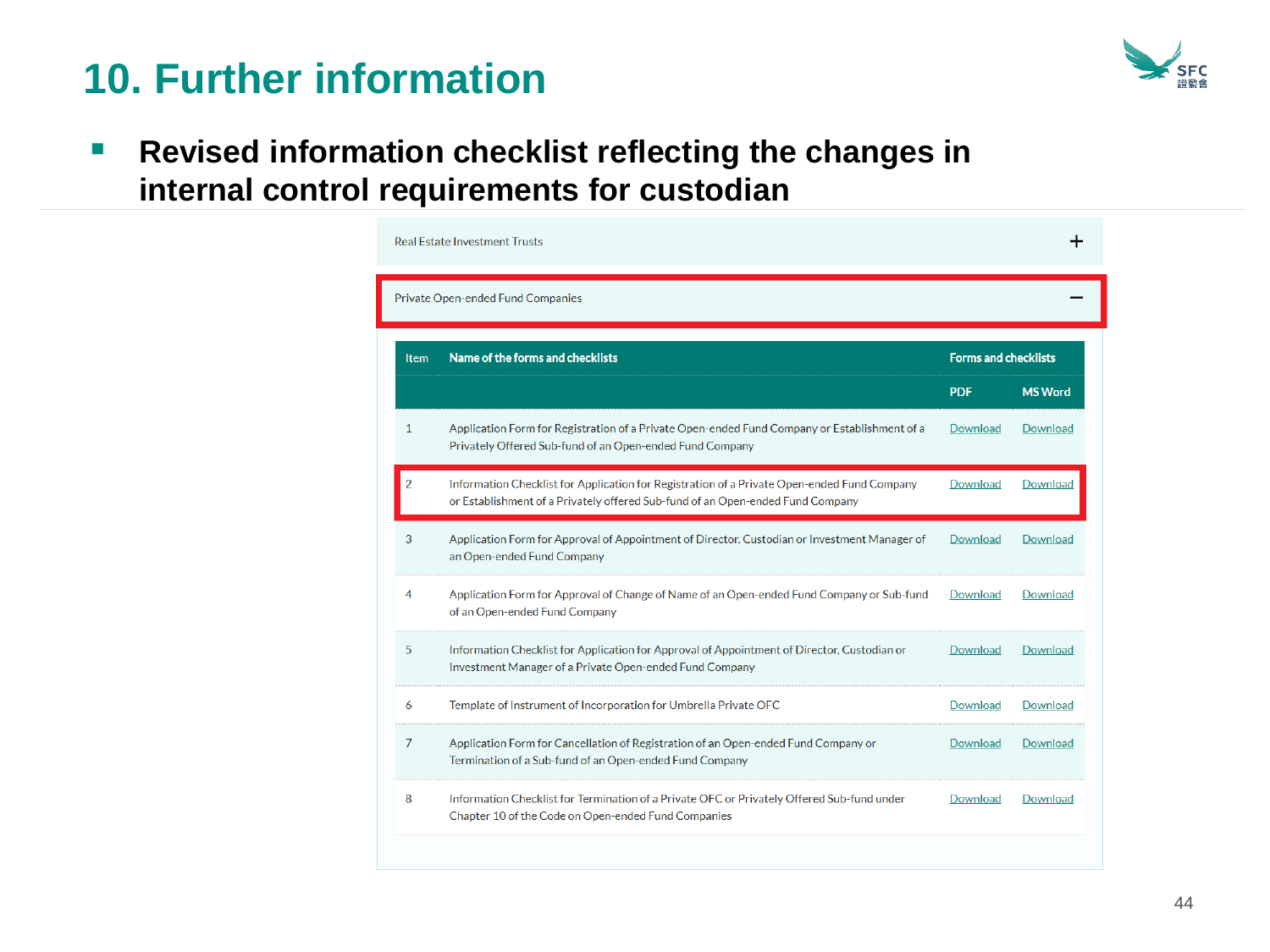

#### ■ Information available on **SFC's** website: **<https://www.sfc.hk/en/Regulatory-functions/Products>**

|                                                                                                   | $\odot$ FAQs $\bullet$ Forms $\bullet$ Lodge a complaint $\ddot{\bullet}$ Media corner<br>-A A +A   Eng 繁 簡<br>Sitemap<br><b>Contact Us</b><br>G in                                                                                                                                                                                                                                                |  |  |  |  |
|---------------------------------------------------------------------------------------------------|----------------------------------------------------------------------------------------------------------------------------------------------------------------------------------------------------------------------------------------------------------------------------------------------------------------------------------------------------------------------------------------------------|--|--|--|--|
| <b>FUTURES COMMISSION</b>                                                                         | Q Search<br><b>Regulatory functions</b><br><b>Rules and standards</b><br><b>Published resources</b><br><b>About the SFC</b><br>News and announcements<br>Career                                                                                                                                                                                                                                    |  |  |  |  |
| Corporates                                                                                        | Home > Regulatory functions > Products                                                                                                                                                                                                                                                                                                                                                             |  |  |  |  |
| <b>Intermediaries</b><br><b>Products</b>                                                          | Products                                                                                                                                                                                                                                                                                                                                                                                           |  |  |  |  |
| • List of publicly offered investment<br>products                                                 | Publicly offered investment products                                                                                                                                                                                                                                                                                                                                                               |  |  |  |  |
| . List of registered open-ended fund<br>companies<br>• List of green and ESG funds<br>• Circulars | SFC authorisation involves the review of offering documents, and in some cases the structural features of a particular product, to determine<br>if impartial benchmarks are met and the required information is disclosed.                                                                                                                                                                         |  |  |  |  |
| • Consultations and conclusions<br>• Forms & checklists<br>• FAQs                                 | Open-ended fund companies (OFCs) are subject to SFC registration. The SFC reviews the relevant constitutive documents to determine if an OFC<br>meets the applicable legal and regulatory requirements. More information about OFCs is available here.                                                                                                                                             |  |  |  |  |
| <b>Markets</b><br><b>Enforcement</b>                                                              | SFC authorisation or registration does not mean the product is suitable for you or any particular investor. The intermediary who sells the product<br>to you has a duty, under the SFC's Code of Conduct <sup>1</sup> and guidelines, to explain to you the nature and risks of the product and why it is suitable for<br>you given your personal circumstances.<br>You will find in this section: |  |  |  |  |
|                                                                                                   | List of publicly-offered<br>Searchable directory of offering documents of investment products authorised by the SFC<br>investment products                                                                                                                                                                                                                                                         |  |  |  |  |
|                                                                                                   | List of registered open-ended<br>Searchable directory of registered open-ended fund companies<br>fund companies                                                                                                                                                                                                                                                                                    |  |  |  |  |
|                                                                                                   | List of recognised jurisdiction<br>List of jurisdictions for which we recognise certain investment schemes or investment management firms<br>in relation to the Code on Unit Trusts and Mutual Funds<br>schemes and inspection regimes                                                                                                                                                             |  |  |  |  |
|                                                                                                   | Mutual recognition of funds<br>List of jurisdictions for which eligible funds authorised by the Mainland and overseas financial regulators<br>will enjoy streamlined authorisation by the SFC for offering to the public in Hong Kong and vice versa<br>arrangement                                                                                                                                |  |  |  |  |
|                                                                                                   | Illustrative templates for<br>Guide and templates for issuers of certain products<br>product key facts statements                                                                                                                                                                                                                                                                                  |  |  |  |  |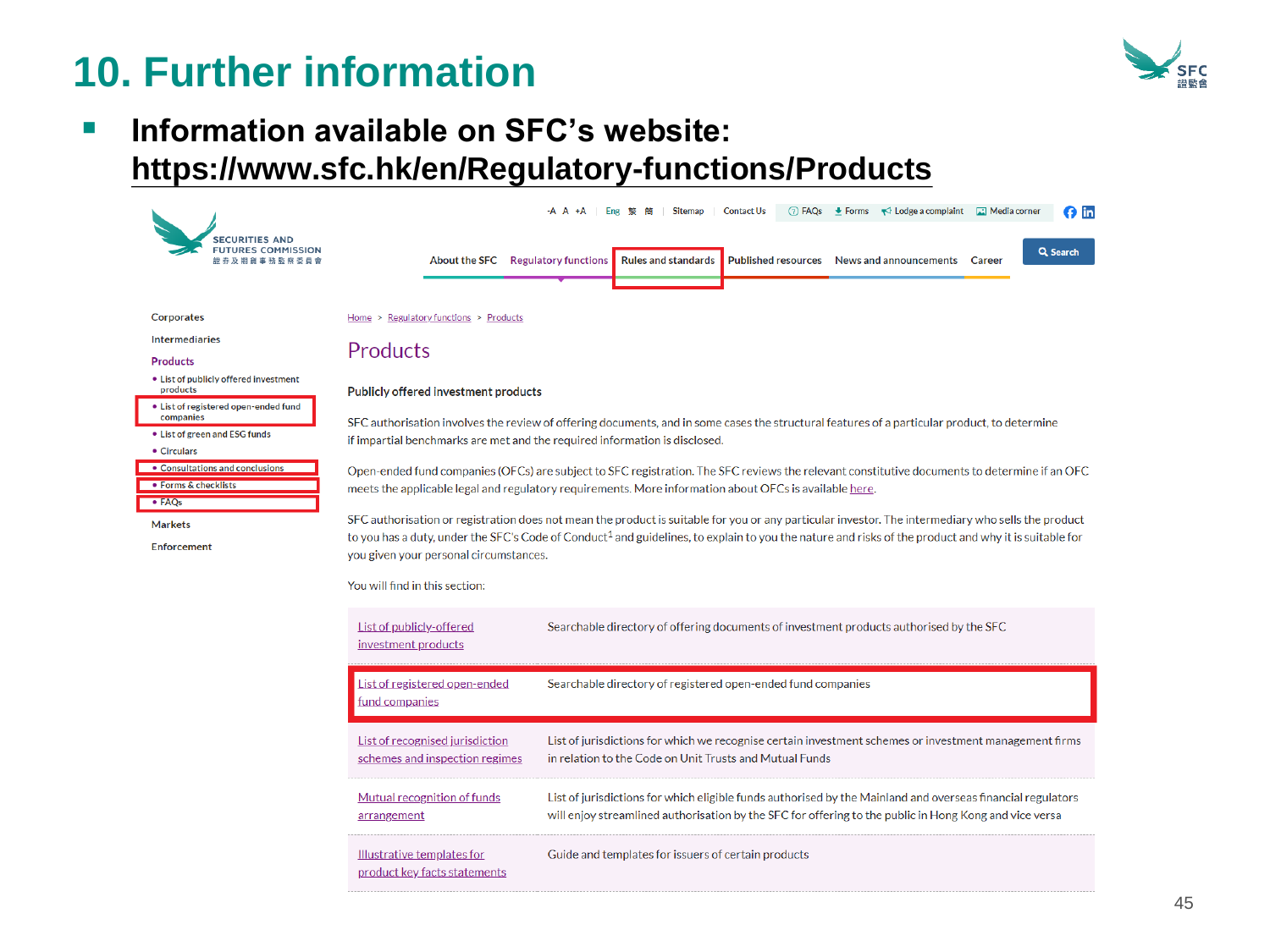

#### ▪ **Laws and Regulations**

- [SFO](https://www.elegislation.gov.hk/hk/cap571!en-zh-Hant-HK?INDEX_CS=N) (see Part IVA on OFC)
- [OFC Rules](https://www.elegislation.gov.hk/hk/cap571aq!en-zh-Hant-HK?INDEX_CS=N)
- [OFC Code](https://www.sfc.hk/en/Rules-and-standards/Codes-and-guidelines/Codes?rule=Code%20on%20Open-ended%20Fund%20Companies)
- [Products Handbook](https://www.sfc.hk/en/Rules-and-standards/Codes-and-guidelines/Codes?rule=SFC%20Handbook%20for%20Unit%20Trusts%20and%20Mutual%20Funds,%20Investment-Linked%20Assurance%20Schemes%20and%20Unlisted%20Structured%20Investment%20Products) (applicable to public OFCs only)
- **Forms** 
	- [Forms & checklists](https://www.sfc.hk/web/EN/forms/products/forms.html)
- **Template instrument of incorporation** 
	- [Template for umbrella public OFC](https://www.sfc.hk/web/EN/forms/products/forms.html)
	- [Template for umbrella private OFC](https://www.sfc.hk/web/EN/forms/products/forms.html)
- **Guidance** 
	- [FAQs](https://www.sfc.hk/web/EN/faqs/publicly-offered-investment-product/frequently-asked-questions-relating-to-open-ended-fund-companies.html)
- **Designated mailbox for OFC enquiries:** [ofc-enquiry@sfc.hk](mailto:ofc-enquiry@sfc.hk)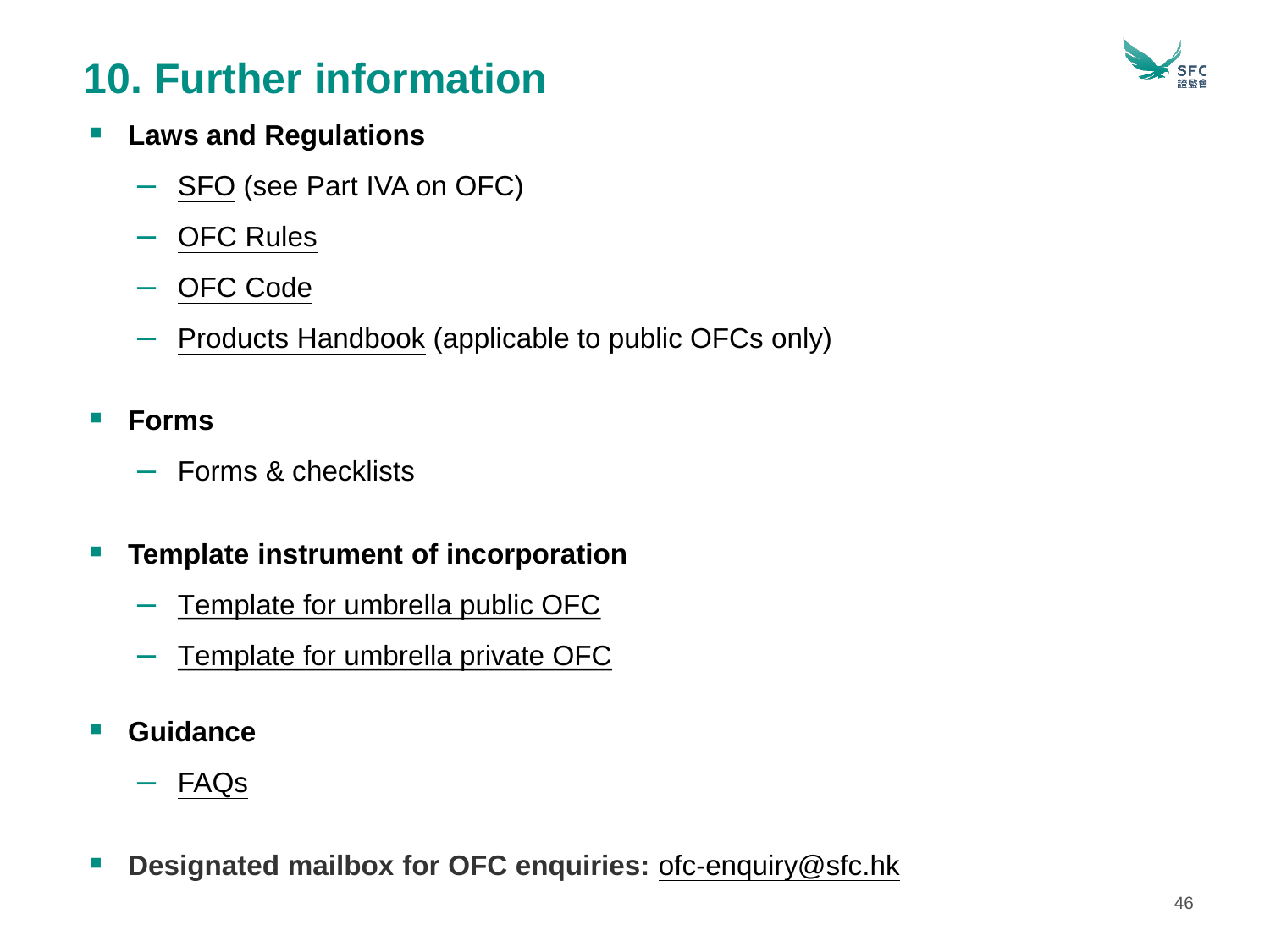# **11. Appendix: enhanced tax exemption conditions for private funds (effective since 1 April 2019)**

- Profits tax exemption available for onshore and offshore funds **alike**
- Enhanced profits tax exemption for OFC:
	- No more "non-closely held" test (i.e. minimum number of corporate and individual investors)
	- Expanded classes of transactions that are exempted from profits tax
	- Clearer conditions for exemption regarding investment in private companies
- **Major breakthrough: profits tax exemption applies regardless of the domicile, structure, capital and size of the private fund**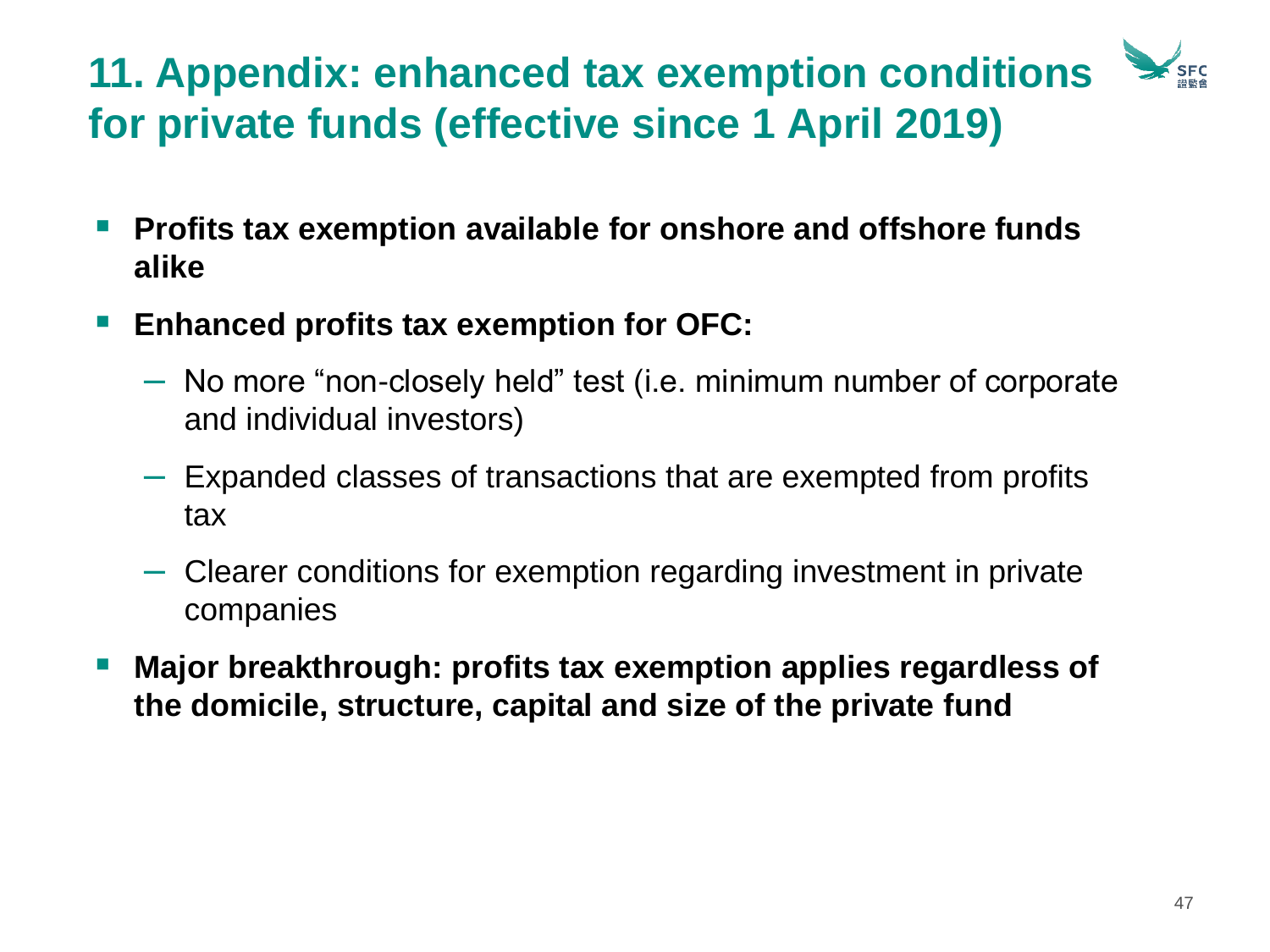#### **11. Appendix: enhanced tax exemption conditions for**  SFC **private funds (effective since 1 April 2019)(cont'd)**

#### *Profits tax exemption eligibility for profits generated from investment in private companies by private funds – broadbrush overview*